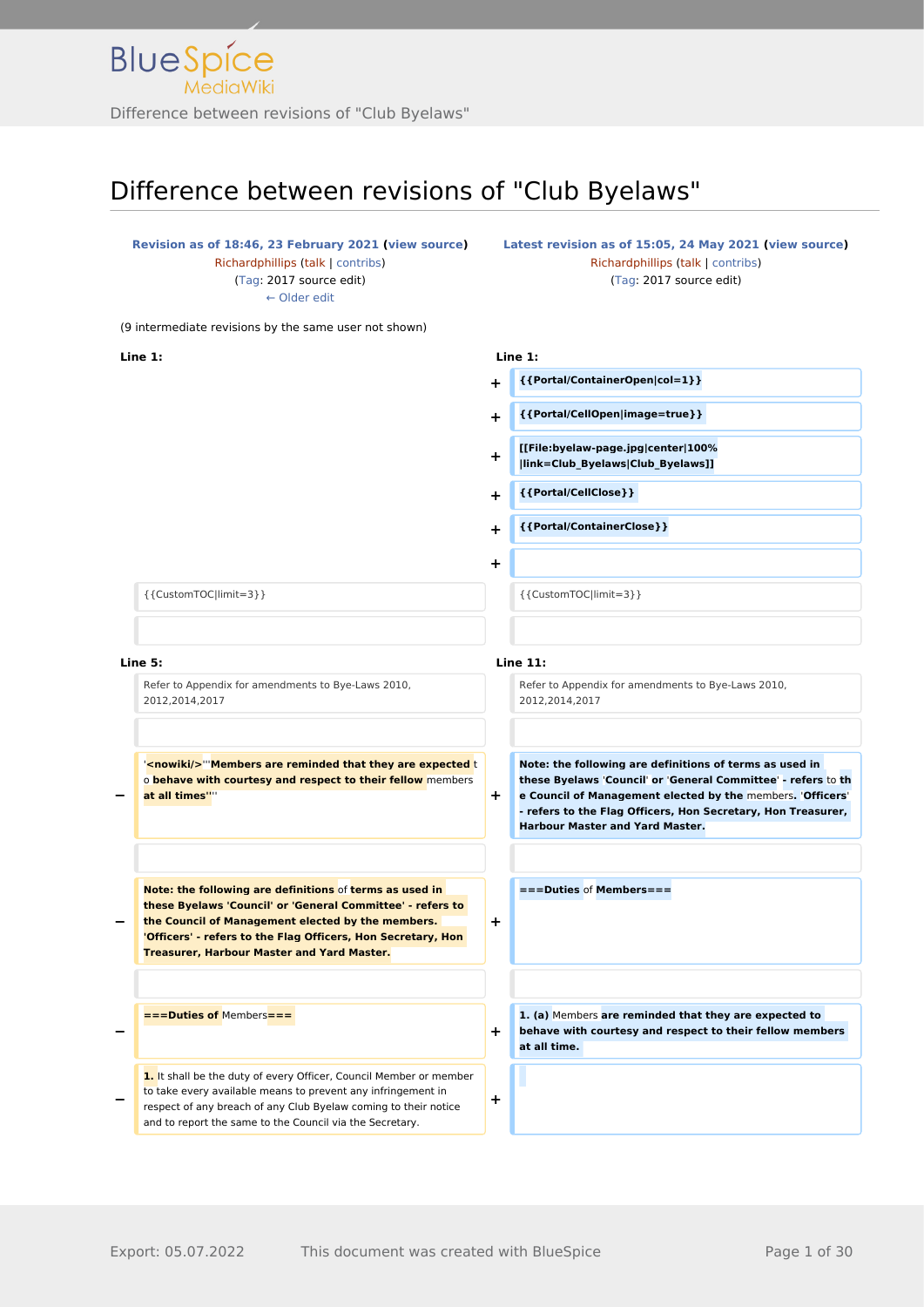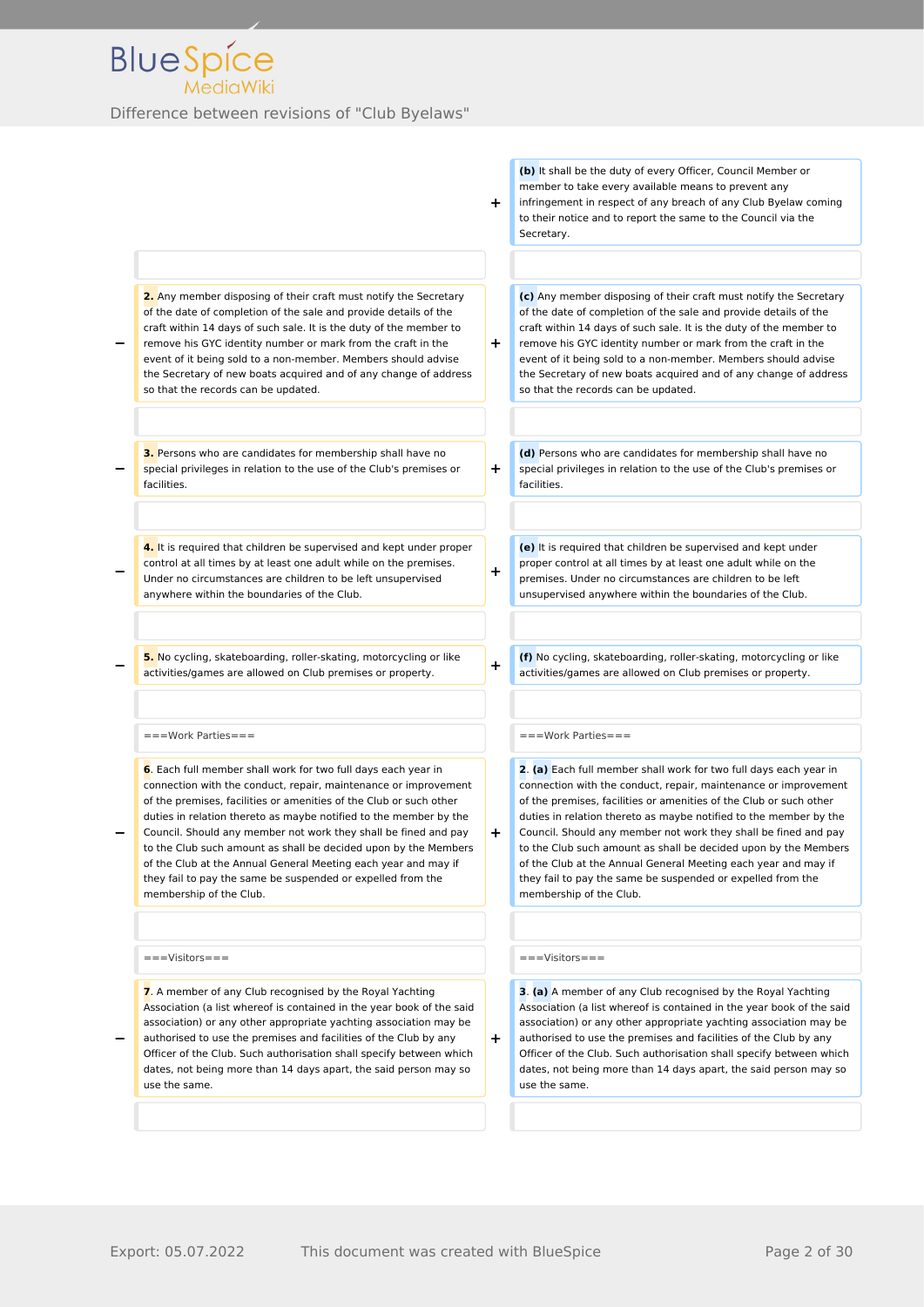| 8. Any person who is a competitor in any race or event sponsored                                                                          |           | (b) Any person who is a competitor in any race or event sponsored                                                                         |
|-------------------------------------------------------------------------------------------------------------------------------------------|-----------|-------------------------------------------------------------------------------------------------------------------------------------------|
| or organised by or on behalf of the Club (or in a race or event                                                                           |           | or organised by or on behalf of the Club (or in a race or event                                                                           |
| starting from the Club) and any person who is a member of the                                                                             |           | starting from the Club) and any person who is a member of the                                                                             |
| crew of any such competitor or who is assisting in the race/event<br>organisation is entitled to use the Club premises within a period of | ÷.        | crew of any such competitor or who is assisting in the race/event<br>organisation is entitled to use the Club premises within a period of |
| 24 hours before and after the race/event in which they are                                                                                |           | 24 hours before and after the race/event in which they are                                                                                |
| competing or assisting.                                                                                                                   |           | competing or assisting.                                                                                                                   |
|                                                                                                                                           |           |                                                                                                                                           |
| 9. (a) Subject to sub-clause 9(c) below any member may                                                                                    |           | $(c)$ Subject to sub-clause $3(e)$ below any member may introduce                                                                         |
| introduce as his or her guest any person provided that the member                                                                         |           | as his or her guest any person provided that the member so                                                                                |
| so introducing enters the name and address of the said guest in a                                                                         |           | introducing enters the name and address of the said guest in a                                                                            |
| book kept for such purpose and at no time leaves the Club<br>premises whilst the said guest is thereon. The member will be held           | $\pm$     | book kept for such purpose and at no time leaves the Club<br>premises whilst the said guest is thereon. The member will be held           |
| responsible for the conduct of the said guest and be answerable to                                                                        |           | responsible for the conduct of the said guest and be answerable to                                                                        |
| the Council for any misdemeanors or damage the said guest may                                                                             |           | the Council for any misdemeanors or damage the said guest may                                                                             |
| commit or cause and for his or her general behaviour whilst on                                                                            |           | commit or cause and for his or her general behaviour whilst on<br>Club property.                                                          |
| Club property.                                                                                                                            |           |                                                                                                                                           |
| (b) No person may be a guest of the Club more than six times in                                                                           | ٠         | (d) No person may be a guest of the Club more than six times in                                                                           |
| any one Calendar year except as otherwise stated in the Byelaws.                                                                          |           | any one Calendar year except as otherwise stated in the Byelaws.                                                                          |
|                                                                                                                                           |           |                                                                                                                                           |
| $(c)$ The following persons shall not be admitted as visitors and/or<br>guests.                                                           | ÷         | (e) The following persons shall not be admitted as visitors and/or<br>guests.                                                             |
|                                                                                                                                           |           |                                                                                                                                           |
| (i) Former members who have ceased to be members under Article                                                                            |           | (i) Former members who have ceased to be members under Article                                                                            |
| 15 of the Articles of Association.                                                                                                        |           | 15 of the Articles of Association.                                                                                                        |
| <b>Line 40:</b>                                                                                                                           |           | <b>Line 47:</b>                                                                                                                           |
| (iii) Persons who having been candidates for membership have<br>been refused membership.                                                  |           | (iii) Persons who having been candidates for membership have                                                                              |
|                                                                                                                                           |           | been refused membership.                                                                                                                  |
| 10. Any member may request temporary membership for his or                                                                                |           | (f). Any member may request temporary membership for his or                                                                               |
| her guests for a period of seven or fifteen days providing that:                                                                          | +         | her guests for a period of seven or fifteen days providing that:                                                                          |
|                                                                                                                                           |           |                                                                                                                                           |
| (a) An application in this regard is made to the Council at least two<br>weeks beforehand.                                                | $\ddot{}$ | (i) An application in this regard is made to the Council at least two<br>weeks beforehand.                                                |
| (b) The prescribed fee is paid to the Club at the same time.                                                                              | $\ddot{}$ | (ii) The prescribed fee is paid to the Club at the same time.                                                                             |
|                                                                                                                                           |           |                                                                                                                                           |
| $(c)$ The member enters the guests name and address in a book                                                                             | ٠         | (iii) The member enters the guests name and address in a book                                                                             |
| kept for such purpose.                                                                                                                    |           | kept for such purpose.                                                                                                                    |
| $(d)$ The member does not leave the guest on the Club premises                                                                            |           | (iv) The member does not leave the guest on the Club premises                                                                             |
| unaccompanied.                                                                                                                            | $\ddot{}$ | unaccompanied.                                                                                                                            |
|                                                                                                                                           |           |                                                                                                                                           |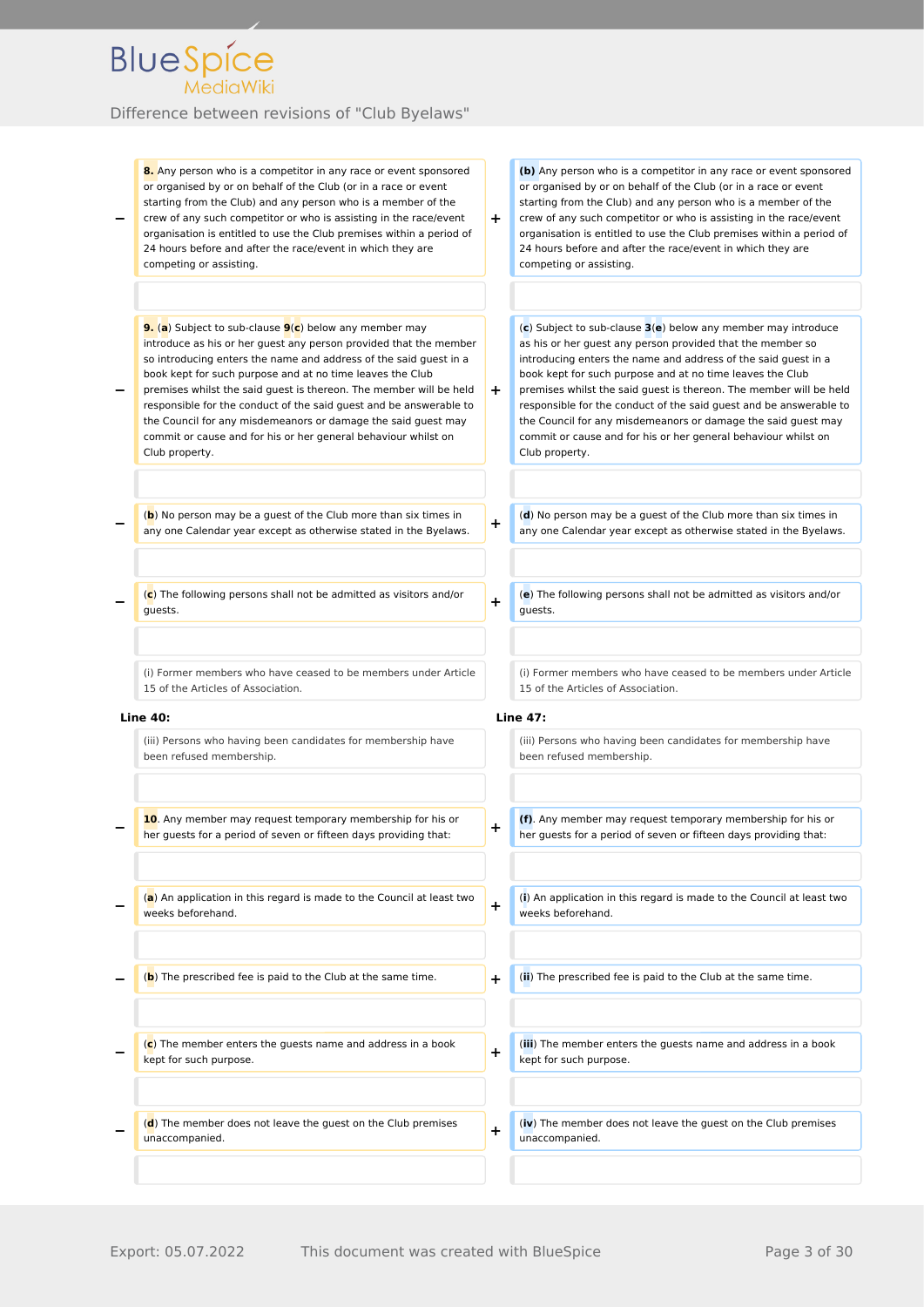#### Difference between revisions of "Club Byelaws"

**−** (**e**) The guest does not come within the category of persons specified in Byelaw 3(c) above. (**v**) The guest does not come within the category of persons specified in Byelaw 3(c) above. **−** (**f**) The member will be held responsible for the conduct of his or her guest and shall be answerable to the Council in respect thereof. **+** (**vi**) The member will be held responsible for the conduct of his or her guest and shall be answerable to the Council in respect thereof. ===Safety Precautions=== ===Safety Precautions=== **− 11**. Every member must comply in all respects with the rules of safety forming part of these and any other Byelaws made by the Club. Safety information regarding the use of small craft is displayed on the wall of the Harbour Master's office. The Harbour Master or a member of the committee may refuse launching facilities to any member of the Club or public who is attempting to launch a craft without safety equipment necessary for safe navigation of the River Thames at Greenwich. The owner of any boat being launched at Greenwich Yacht Club shall on demand, produce a copy of third party liability insurance **+ 4**. **(a)** Every member must comply in all respects with the rules of safety forming part of these and any other Byelaws made by the Club. Safety information regarding the use of small craft is displayed on the wall of the Harbour Master's office. The Harbour Master or a member of the committee may refuse launching facilities to any member of the Club or public who is attempting to launch a craft without safety equipment necessary for safe navigation of the River Thames at Greenwich. The owner of any boat being launched at Greenwich Yacht Club shall on demand, produce a copy of third party liability insurance **− 12**. Powerboats shall pay due consideration to the users of slower craft and not create any nuisance to other club members by way of excessive wash, speed or noise within the vicinity of the clubhouse or the club moorings. **+ (b)**. Powerboats shall pay due consideration to the users of slower craft and not create any nuisance to other club members by way of excessive wash, speed or noise within the vicinity of the clubhouse or the club moorings. ===Limitation of Club Liability=== ===Limitation of Club Liability=== **− 13**. Members and their guests are bound by the following rule, a copy of which shall be exhibited in a prominent place within the Club premises. Members of the Club, their guests or visitors may use the Club premises, and any other facilities of the Club at their own risk. Excepting risks as to personal injury or the death of any person caused by the negligence of the Club and to the extent permitted by statute, the Club will not accept any liability for any damage to or the loss of any boat, chattel or other property belonging to members of the Club their guests or visitors, provided that the foregoing shall not apply to any liability arising from any incident for which the Club is liable and in respect of which the Club is insured at the time of the incident giving rise to the said liability. **+ 5**. **(a)** Members and their guests are bound by the following rule, a copy of which shall be exhibited in a prominent place within the Club premises. Members of the Club, their guests or visitors may use the Club premises, and any other facilities of the Club at their own risk. Excepting risks as to personal injury or the death of any person caused by the negligence of the Club and to the extent permitted by statute, the Club will not accept any liability for any damage to or the loss of any boat, chattel or other property belonging to members of the Club their guests or visitors, provided that the foregoing shall not apply to any liability arising from any incident for which the Club is liable and in respect of which the Club is insured at the time of the incident giving rise to the said liability. ===Complaints=== ===Complaints=== **− 14** (a) Complaints of any nature relating to the management or use of the Club's premises shall be addressed in writing to the Secretary. **+ 6.** (a) Complaints of any nature relating to the management or use of the Club's premises shall be addressed in writing to the Secretary. (b) Under no circumstances shall a member personally reprimand an employee of the Club. (b) Under no circumstances shall a member personally reprimand an employee of the Club.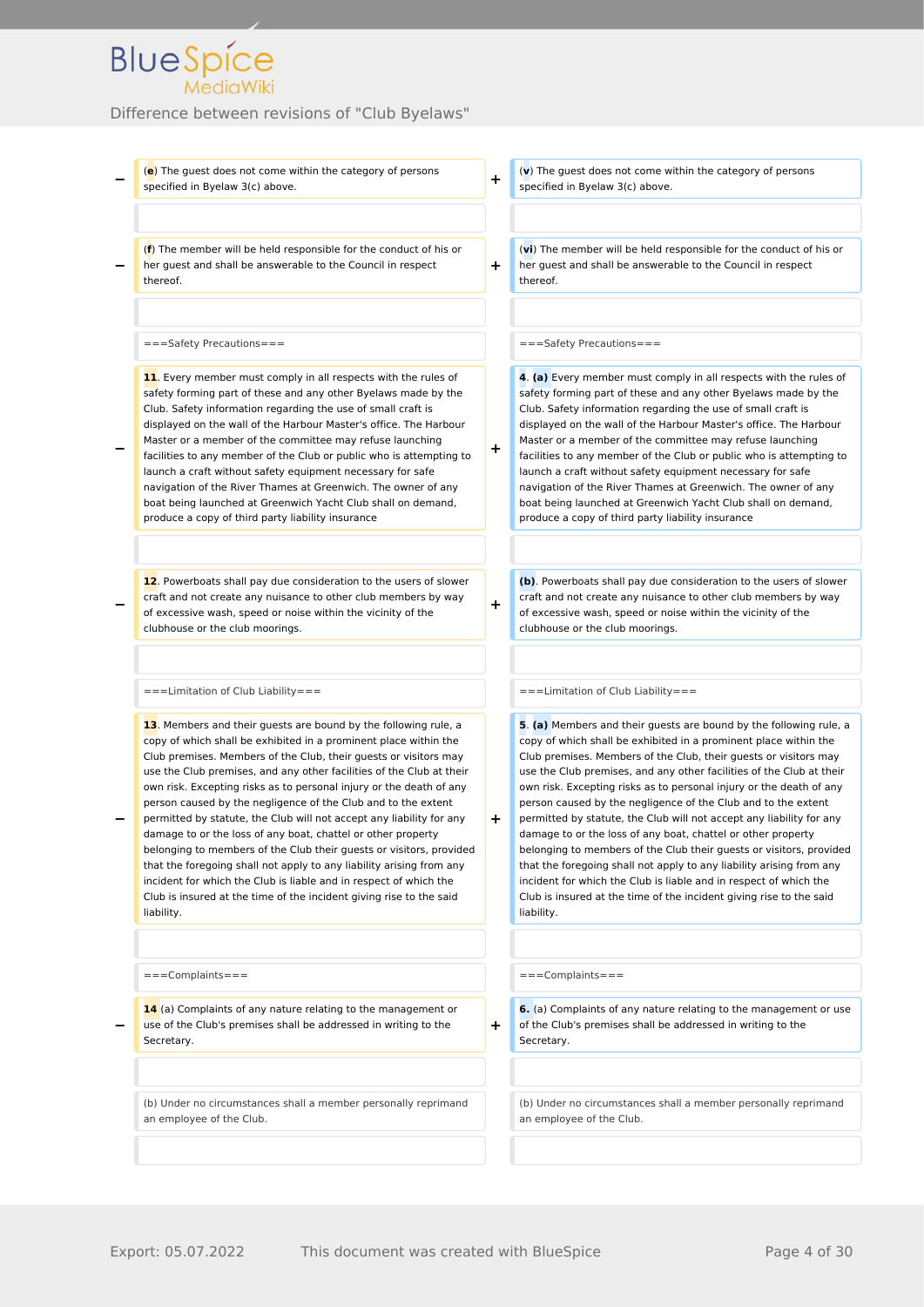| ===Supply of Intoxicating Liquor===                                                                                                                                                                                                                                                                                                                                                                                                                                                                           |           | $==$ Supply of Intoxicating Liquor===                                                                                                                                                                                                                                                                                                                                                                                                                                                                        |
|---------------------------------------------------------------------------------------------------------------------------------------------------------------------------------------------------------------------------------------------------------------------------------------------------------------------------------------------------------------------------------------------------------------------------------------------------------------------------------------------------------------|-----------|--------------------------------------------------------------------------------------------------------------------------------------------------------------------------------------------------------------------------------------------------------------------------------------------------------------------------------------------------------------------------------------------------------------------------------------------------------------------------------------------------------------|
| 15. (a) The purchase for the Club and the supply by the Club of<br>intoxicating liquor shall be exclusively controlled by the Club in<br>General Meeting and/or by the Council through such Officers as<br>they may appoint.                                                                                                                                                                                                                                                                                  | ÷         | 7. (a) The purchase for the Club and the supply by the Club of<br>intoxicating liguor shall be exclusively controlled by the Club in<br>General Meeting and/or by the Council through such Officers as<br>they may appoint.                                                                                                                                                                                                                                                                                  |
| (b) The Club's bar shall be open at times agreed and published by<br>the bar committee as appointed by the Council. The fixed hours<br>shall not on any day be longer nor begin earlier or end later than<br>the general licensing hours for the time being in force for the<br>district in which the Club is situated.                                                                                                                                                                                       |           | (b) The Club's bar shall be open at times agreed and published by<br>the bar committee as appointed by the Council. The fixed hours<br>shall not on any day be longer nor begin earlier or end later than<br>the general licensing hours for the time being in force for the<br>district in which the Club is situated.                                                                                                                                                                                      |
| 16. Intoxicating liquor may be sold for consumption on the<br>premises only to those persons over the age of eighteen who are<br>entitled to the use of the premises of the Club.                                                                                                                                                                                                                                                                                                                             | ٠         | (c). Intoxicating liquor may be sold for consumption on the<br>premises only to those persons over the age of eighteen who are<br>entitled to the use of the premises of the Club.                                                                                                                                                                                                                                                                                                                           |
| 17. No person under the age of fourteen shall be allowed into the<br>Club Bar during opening hours unless accompanied by an adult,<br>who shall ensure proper supervision and control.                                                                                                                                                                                                                                                                                                                        | $\div$    | (d). No person under the age of fourteen shall be allowed into the<br>Club Bar during opening hours unless accompanied by an adult,<br>who shall ensure proper supervision and control.                                                                                                                                                                                                                                                                                                                      |
| 18. Wives and Husbands of members will be allowed to use the<br>amenities of the Club only if signed in as the member's guest as<br>required under Byelaw 9(a).                                                                                                                                                                                                                                                                                                                                               | ÷         | (e). Wives and Husbands of members will be allowed to use the<br>amenities of the Club only if signed in as the member's guest as<br>required under Byelaw 9(a).                                                                                                                                                                                                                                                                                                                                             |
| 19. An Officer of the Club who has received the authority of two<br>members of the Council may expel temporarily or permanently any<br>member or other person who otherwise has the right to use the<br>Club pursuant to Byelaws 7, 8, 9 and 10.                                                                                                                                                                                                                                                              | ÷         | (f). An Officer of the Club who has received the authority of two<br>members of the Council may expel temporarily or permanently any<br>member or other person who otherwise has the right to use the<br>Club pursuant to Byelaws 7, 8, 9 and 10.                                                                                                                                                                                                                                                            |
| 20. No dogs shall be allowed in the Club compound unless on a<br>lead and under no circumstances are dogs allowed in the<br>Clubhouse except guide dogs.                                                                                                                                                                                                                                                                                                                                                      | ÷         | (g). No dogs shall be allowed in the Club compound unless on a<br>lead and under no circumstances are dogs allowed in the<br>Clubhouse except guide dogs.                                                                                                                                                                                                                                                                                                                                                    |
| ==Motor Vehicles==                                                                                                                                                                                                                                                                                                                                                                                                                                                                                            | ٠         | ===Motor Vehicles===                                                                                                                                                                                                                                                                                                                                                                                                                                                                                         |
| 21. (a) There is no automatic right to park a vehicle in the yard<br>and access may be restricted due to boat movements, special<br>events, or over congestion. No motor vehicle shall be left on Club<br>property other than on the area allotted and shall not be parked in<br>a manner wasteful of the limited space available. The owners and<br>users of motor vehicles shall observe every courtesy to other<br>members both in the use of their vehicles within the Club premises<br>and when parking. | $\ddot{}$ | 8. (a) There is no automatic right to park a vehicle in the yard and<br>access may be restricted due to boat movements, special events,<br>or over congestion. No motor vehicle shall be left on Club property<br>other than on the area allotted and shall not be parked in a<br>manner wasteful of the limited space available. The owners and<br>users of motor vehicles shall observe every courtesy to other<br>members both in the use of their vehicles within the Club premises<br>and when parking. |
| (b) No vehicle may be driven within the Club compound unless by<br>a driver holding a relevant road licence.                                                                                                                                                                                                                                                                                                                                                                                                  |           | (b) No vehicle may be driven within the Club compound unless by<br>a driver holding a relevant road licence.                                                                                                                                                                                                                                                                                                                                                                                                 |
| <b>Line 90:</b>                                                                                                                                                                                                                                                                                                                                                                                                                                                                                               |           | <b>Line 97:</b>                                                                                                                                                                                                                                                                                                                                                                                                                                                                                              |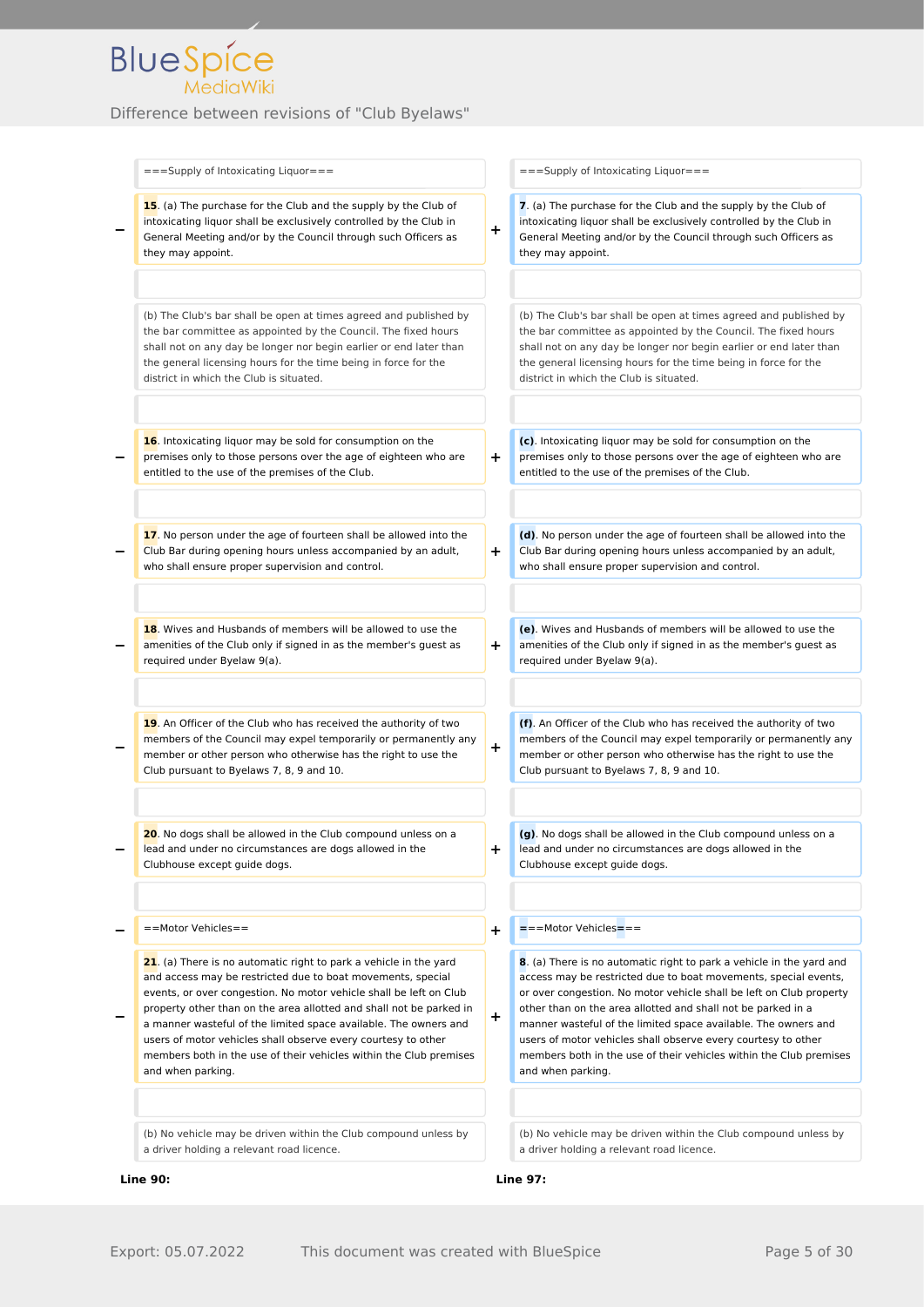

#### ===Security=== ===Security===

(a) It is the responsibility of the last member leaving the Club's premises to ensure that the main gates are locked. Failure to observe this Byelaw will be considered a breach of the Rules rendering the member liable to expulsion under the Articles of Association of the Club.

(b) No craft shall be removed from the compound at any time without the prior consent of the Yardmaster or an Officer of the Club.

#### **Line 101: Line 108:**

**−**

**−**

**−**

===Club Property=== ===Club Property===

**23**. (a) No member shall, under any pretext whatsoever, remove from the Club premises any article or object which is the property of the Club or for which the Club is responsible without the prior permission of two Officers and a note of confirmation signed by the Officers being given to the Secretary.

(b) Any member destroying or damaging any article, object or other property belonging to the Club for which the Club is responsible for shall pay the cost of repairing and/or replacing the same.

===Driving of Club Vehicles & Boats=== ===Driving of Club Vehicles & Boats===

**24**. (a) No Club member or visitor may drive a Club vehicle without the consent of the Yard Master or a member of the General Committee.

(b) No unauthorised persons shall drive any of the Club's boats. In the case of all the boats, the coxswain shall hold the recognised R. Y.A. or equivalent certificate for that craft or be endorsed by the Harbour Master or other responsible member of the Council of Management to drive a club boat.

#### **Line 115: Line 122:**

===Payment of Club Fees=== ===Payment of Club Fees===

**− 25**. (a) Unless otherwise stated on invoices, all fees and charges due to the Club must be paid within thirty days and in the case of new members in advance.

**9.** (a) It is the responsibility of the last member leaving the Club's premises to ensure that the main gates are locked. Failure to observe this Byelaw will be considered a breach of the Rules rendering the member liable to expulsion under the Articles of Association of the Club.

(b) No craft shall be removed from the compound at any time without the prior consent of the Yardmaster or an Officer of the Club.

**+**

**+**

**+**

**10**. (a) No member shall, under any pretext whatsoever, remove from the Club premises any article or object which is the property of the Club or for which the Club is responsible without the prior permission of two Officers and a note of confirmation signed by the Officers being given to the Secretary.

(b) Any member destroying or damaging any article, object or other property belonging to the Club for which the Club is responsible for shall pay the cost of repairing and/or replacing the same.

**11**. (a) No Club member or visitor may drive a Club vehicle without the consent of the Yard Master or a member of the General Committee.

(b) No unauthorised persons shall drive any of the Club's boats. In the case of all the boats, the coxswain shall hold the recognised R. Y.A. or equivalent certificate for that craft or be endorsed by the Harbour Master or other responsible member of the Council of Management to drive a club boat.

**+**

**12**. (a) Unless otherwise stated on invoices, all fees and charges due to the Club must be paid within thirty days and in the case of new members in advance.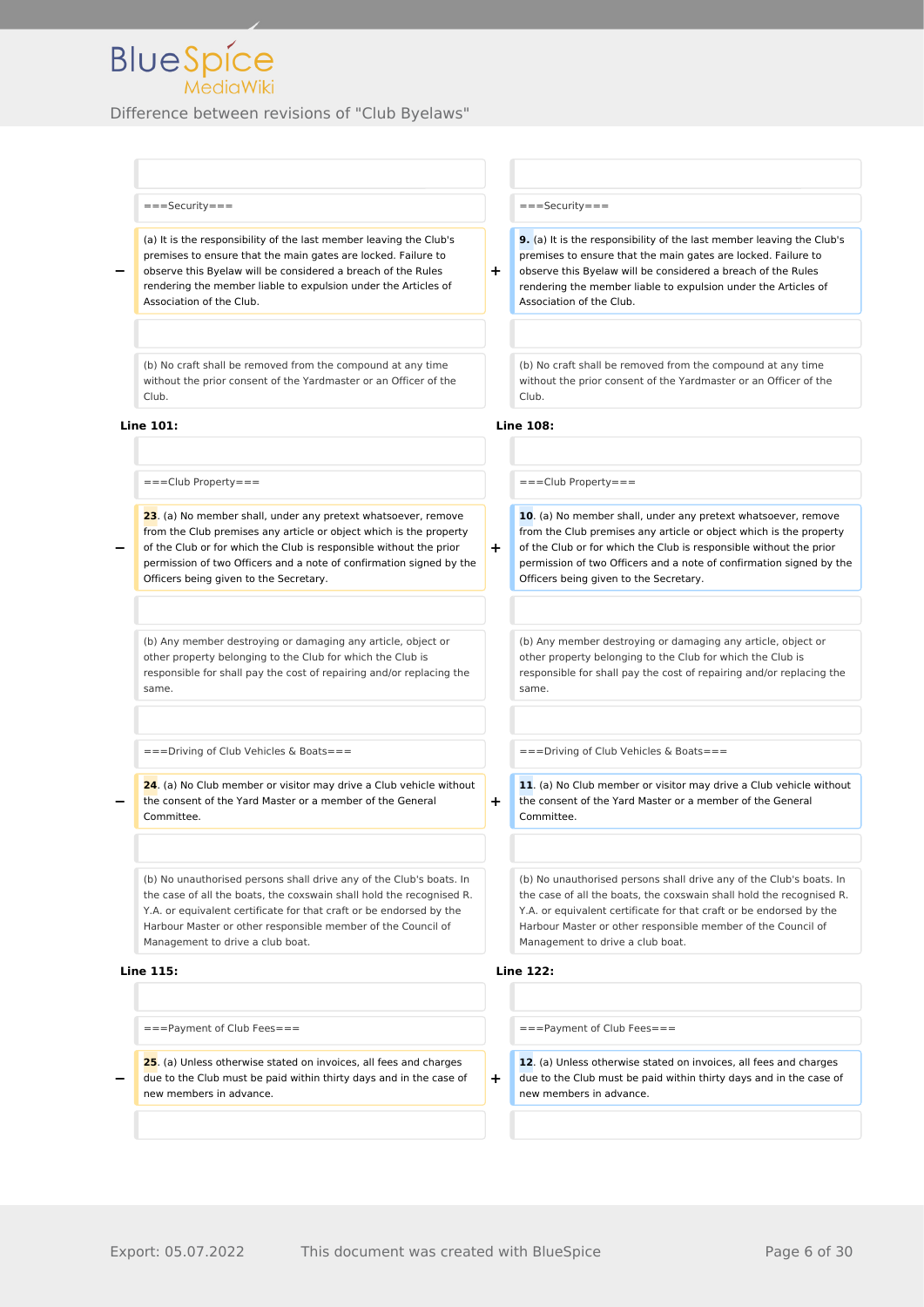

(b) Members who do not pay their fees or charges within three months of the invoice date other than by arrangement with the treasurer shall automatically forfeit their membership.

#### **Line 122: Line 129:**

**−**

**−**

**−**

**−**

===Boats, Trailers, Vehicles, Plant and Equipment=== ===Boats, Trailers, Vehicles, Plant and Equipment===

**− 26**. If at any time any mooring fee, subscription or other money payable to the Club by a member or former member shall be three months or more in arrear and any boat, trailer, or other vehicle, plant or equipment of the latter shall be located on the Club's premises:

(**a**) The Club shall be entitled to move the boat, trailer or other vehicle, plant or equipment in question to any other part of its premises. To the extent permitted by statute the Club shall be under no liability for any loss of or damage to the said items however caused;

(**b**) The Club shall have lien on the same and shall be entitled upon giving one months' notice in writing sent by recorded delivery post to the member or former member at his last address shown in the register of members to sell the boat, equipment, etc., and to deduct any expenses of sale and any monies due to the Club (whether by way of arrear of subscription or mooring fees or otherwise) from the proceeds of the sale before accounting for the balance, if any, to the member or former member;

(**c**) Alternatively any boat, trailer, vehicle, plant or equipment which in the opinion of the Council cannot be sold may upon such notice as aforesaid be broken up and disposed of and the expenses thereof shall be recoverable from the member or former member;

(**d**) Further the Club shall have a lien over any property of Club members and former Club members located on the Club's premises in respect of all monies due to the Club from the latter whether in respect of arrears of fees, subscriptions, fines or otherwise;

**−** (**e**) Off station boats shall pay a higher yardage fee than onstation boats when in the vard. **A** station boats when in the vard.

**−** 27. (a) Use of the GYC Yard and facilities is on condition of acceptance of these rules and the responsibility rests with the boat owner/member to actively abide by them.

(b) Members who do not pay their fees or charges within three months of the invoice date other than by arrangement with the treasurer shall automatically forfeit their membership.

**+**

**+**

**+**

**+**

**+**

**+**

**13**. **(a)** If at any time any mooring fee, subscription or other money payable to the Club by a member or former member shall be three months or more in arrear and any boat, trailer, or other vehicle, plant or equipment of the latter shall be located on the Club's premises:

(**b**) The Club shall be entitled to move the boat, trailer or other vehicle, plant or equipment in question to any other part of its premises. To the extent permitted by statute the Club shall be under no liability for any loss of or damage to the said items however caused;

(**c**) The Club shall have lien on the same and shall be entitled upon giving one months' notice in writing sent by recorded delivery post to the member or former member at his last address shown in the register of members to sell the boat, equipment, etc., and to deduct any expenses of sale and any monies due to the Club (whether by way of arrear of subscription or mooring fees or otherwise) from the proceeds of the sale before accounting for the balance, if any, to the member or former member;

(**d**) Alternatively any boat, trailer, vehicle, plant or equipment which in the opinion of the Council cannot be sold may upon such notice as aforesaid be broken up and disposed of and the expenses thereof shall be recoverable from the member or former member;

(**e**) Further the Club shall have a lien over any property of Club members and former Club members located on the Club's premises in respect of all monies due to the Club from the latter whether in respect of arrears of fees, subscriptions, fines or otherwise;

(**f**) Off station boats shall pay a higher yardage fee than on- station boats when in the yard.

===Yard Rules=== ===Yard Rules===

**14**. (a) Use of the GYC Yard and facilities is on condition of acceptance of these rules and the responsibility rests with the boat owner/member to actively abide by them.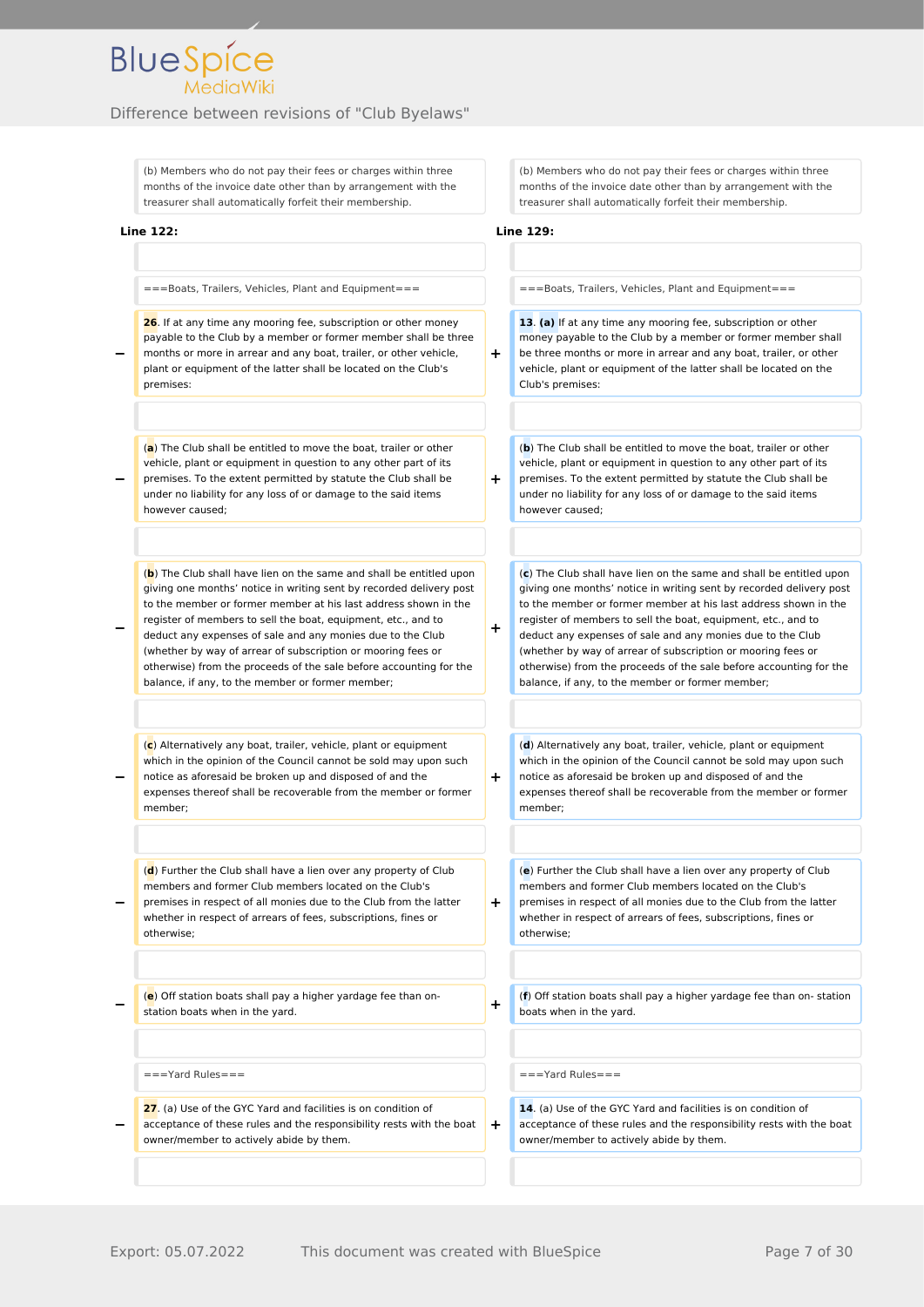

(b) The GYC yard is for boat repair, maintenance and construction and must not be used as a place for storage for abandoned craft, trailers or equipment.

**Line 143: Line 150:**

**−**

**−**

(d) No boat may stay in the yard without the express consent of the Yard Master.

(**f**) To have your boat lifted in or out, you must apply to the Yard Master who will put your name and boat on a list in the tearoom or website. **28 Trailers and Boat Frames:** 

(a) No unused trailers/boat frames will be allowed in the yard apart from those which the Club wish to use for their own purposes. **+**

(b) Trailers belonging to off station boats may not be kept in the yard.

#### **Line 167: Line 175:**

**−**

**−**

(k) Craft over 10 tons or 12 metres shall be accommodated in the yard only by approval of the Council.

===**The Limiting of** Trailered **Boats of a Particular Category**= ==

**29**. All boats in categories (**a**) to (**c**) below may only continue to be stored in the yard provided they are used regularly enough to satisfy the Yard Master and his committee. If, in the opinion of the General Committee, trailered boats in the yard are not being sufficiently used then the owners will be asked to remove them and must do so within three months at their own expense.

**−** (**a**) Trailered Day Sailors and Cabin Cruisers: The number of trailered day sailors and cabin cruisers shall be limited to 10 in total.

**−** (**b**) Power/Speed Boats: This category refers to trailered power boats and not cabin cruisers. A maximum of 10 power/speed boats will be allowed in the yard at any one time. There is a designated area for these boats near the slipway.

**−** (**c**) Sailing Dinghies: All Sailing Dinghies must be confined to the space allocated to them next to the Harbour Master's office. This area is solely for the use of these boats on their own trailers and they should not overflow from this allocated space.

(b) The GYC yard is for boat repair, maintenance and construction and must not be used as a place for storage for abandoned craft, trailers or equipment.

**+**

**+**

**+**

**+**

**+**

**+**

**+**

(d) No boat may stay in the yard without the express consent of the Yard Master.

(**e**) To have your boat lifted in or out, you must apply to the Yard Master who will put your name and boat on a list in the tearoom or website.

**===Trailers and Boat Frames===**

**15.** (a) No unused trailers/boat frames will be allowed in the yard apart from those which the Club wish to use for their own purposes.

(b) Trailers belonging to off station boats may not be kept in the yard.

(k) Craft over 10 tons or 12 metres shall be accommodated in the yard only by approval of the Council.

#### ===**Limits on** Trailered **Boat storage**===

**16**. **(a)** All boats in categories (**i**) to (**iv**) below may only continue to be stored in the yard provided they are used regularly enough to satisfy the Yard Master and his committee. If, in the opinion of the General Committee, trailered boats in the yard are not being sufficiently used then the owners will be asked to remove them and must do so within three months at their own expense.

(**i**) Trailered Day Sailors and Cabin Cruisers: The number of trailered day sailors and cabin cruisers shall be limited to 10 in total.

(**ii**) Power/Speed Boats: This category refers to trailered power boats and not cabin cruisers. A maximum of 10 power/speed boats will be allowed in the yard at any one time. There is a designated area for these boats near the slipway.

(**iii**) Sailing Dinghies: All Sailing Dinghies must be confined to the space allocated to them next to the Harbour Master's office. This area is solely for the use of these boats on their own trailers and they should not overflow from this allocated space.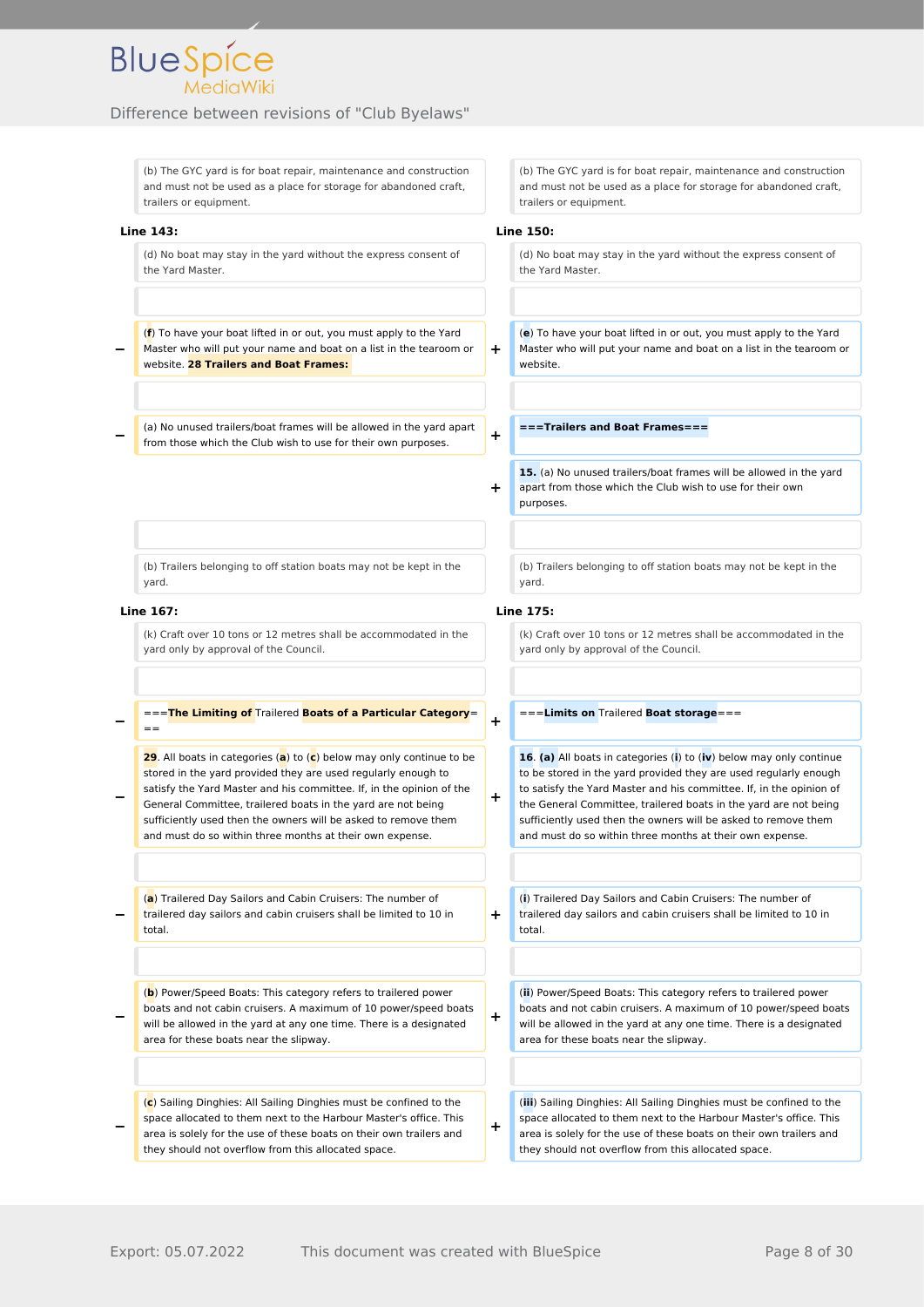Difference between revisions of "Club Byelaws"

(**d**) Off Station boats: Are not allowed in the yard under the rule that all boats must have a mooring. Individual cases may be reviewed and application made to the GYC committee, if space is available, but members with moored boats will always have first rights.

#### ===Tenders=== ===Tenders===

**−**

**−**

**−**

**30**. (a) Only those members with an on-station boat may have a tender in the yard. All tenders must be stored in the area provided for them and not in other locations in the yard. Tenders should all be clearly named so that their owners can be identified. Tenders must be stored appropriately and not obstruct the corridors between the tender racks.

(b) No member may have more than one boat - plus one tender in the yard. Family members count as one member

**31**. It is mandatory for all on station boats coming into the yard to have a club mooring. Exceptions apply only in the following circumstances: **-** Those which are unsuitable for long term mooring, such as trailered boats including

#### **− Commented [js1]: +**

dinghies and speed boats. **-** Those which are classified as 'on-going projects' with a launching date as defined **below 32.** Boats Not Used **- The 18 Month Rule** This rule applies to all categories of boats. (**a**) The Yard Fees will be at an escalating rate set by the committee. (**b**) Continuing to have your boat in the yard beyond 18 months is at the discretion of the Yard Committee acting in conjunction with the General Committee. The owner of a boat that has been in the yard for 18 months may apply to the General Committee for an extension. Without an extension, the owner must remove the vessel. If they fail to do so, it will be removed without further discussion and, if necessary, the Club will recover the costs of removal and disposal through the appropriate legal channels. (**c**) A member wishing to embark on a long term boat building project must apply to the General Committee in advance of a project being started for permission giving details of such a project and a proposed launch date. (**d**) No member may erect a tent or structure around their boat which significantly increases the area occupied without the express permission of the Yard

**−** Committee. (**e**) A general exception to any fee increase may be made on a discretionary basis for boats in the yard that, in the General Committee's opinion, as advised by the Harbour Master and Yard Master are ready for launching but await allocation of a mooring. (**f**) Full yard fees must always be paid while the General Committee is considering any application or representation with regard to a boat in the yard. **33.** Identification of equipment All items in the yard and sheds must be named clearly. Any items not named will be cleared from the yard. This includes tenders, trailers, engines, tools, equipment and any other property. **34.** Lock ers (a) Only those members with an on-station boat may hold a

(**iv**) Off Station boats: Are not allowed in the yard under the rule that all boats must have a mooring. Individual cases may be reviewed and application made to the GYC committee, if space is available, but members with moored boats will always have first rights.

**+**

**+**

**17**. (a) Only those members with an on-station boat may have a tender in the yard. All tenders must be stored in the area provided for them and not in other locations in the yard. Tenders should all be clearly named so that their owners can be identified. Tenders must be stored appropriately and not obstruct the corridors between the tender racks.

(b) No member may have more than one boat - plus one tender in the yard. Family members count as one member

 $=$   $=$   $=$   $=$   $M$ oorings for Boats in the Yard=  $=$   $=$   $=$   $=$   $=$   $=$   $=$   $M$ oorings for Boats in the Yard=  $=$ 

**18**. **(a)** It is mandatory for all on station boats coming into the yard to have a club mooring. Exceptions apply only in the following circumstances:

**+**

**+**

**(i)** Those which are unsuitable for long term mooring, such as trailered boats including dinghies and speed boats.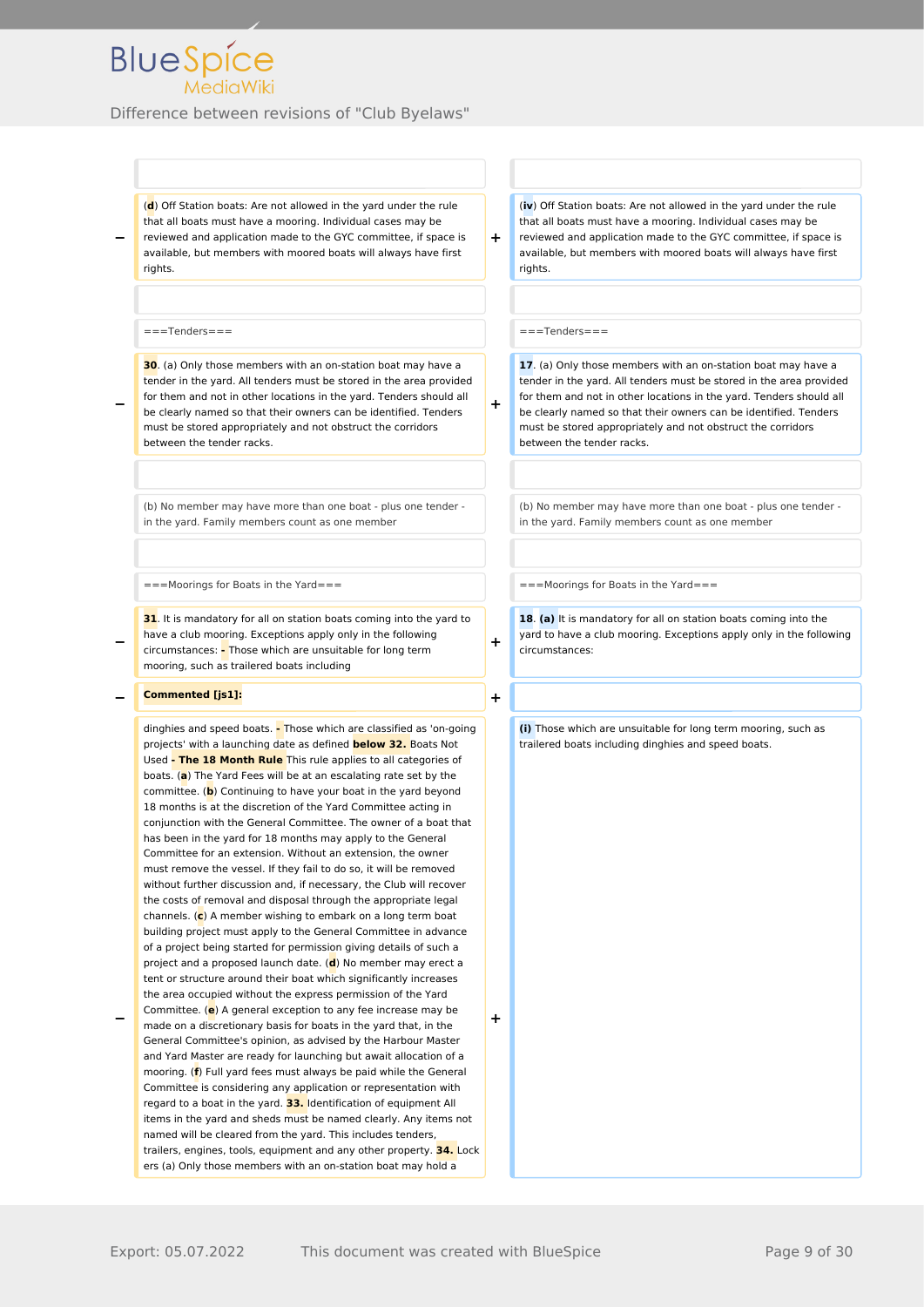Difference between revisions of "Club Byelaws"

locker space. (b) All locker charges will be billed directly to all individuals occupying them. (c) Locker spaces are not transferable and are allocated solely by the Yard Master. **35**. **Dinghies** All dinghies, tenders, kayaks or other small crafts stored on the dinghy racks must have the name of the parent craft or the name of the owner: Painted on: both sides of the bow, the stern, and the underside. **36.** The Sheds

(a) No member may place in any shed or covered area on the premises any craft, machinery, plant or equipment without the permission of the Yardmaster or an Officer of the Club. (b) Space will be charged in sheds as per the published rates in force at the time. (c) Members must keep and leave their work areas in a tidy condition and must not erect any structure which may cause a hazard to other members. (d) Members issued with a key to work in a shed must ensure that the shed is locked if they are last out or are leaving it unattended at any time. **37.** The Woodworking Shop (a) Members may only use equipment in the woodworking shop with the permission of the Yard Master or an Officer of the Club. (b) Any member wishing to use the woodworking equipment (mechanical saws, lathes etc.) may be asked for proof that they have the adequate work skills or qualifications to use such equipment. (c) Any member using any Club machine will be responsible for any damage. (d) The woodworking shop must be left in a safe, clean and tidy condition. Any member found not to have done so may be fined and/or prohibited from its future use **38 .** The Sail Loft (a) Members may use the Sail Loft for the purpose of making or mending sails or covers or any other equipment relevant to boating with the permission of the Yardmaster or a qualified Officer of the Club. (b) Sewing machine usage shall be by people familiar with the usage of such machines and all usage

**−**

shall be logged and any damage reported to the person appointed in charge of the sail loft by the Council. **39.** Mooring Rules **and Byelaws & Responsibilities** (a) Responsibility for the maintenance of the club's moorings is delegated by the Committee to the Harbour Master. (b) The Harbour Master shall form a subcommittee which shall consist of the Harbour Master (Chairman), his assistants and up to 6 members of the Club (who shall not necessarily be boat owners). At any meeting of the Harbour Master's Committee the Chairman of the said Committee shall cause a record to be kept of all matters discussed and any decisions of proposals to be taken to the Club Committee. (c) The Harbour Master shall annually determine which of the moorings laid by the Club are drying moorings and which are deep water moorings for the purpose of determining mooring charges. (d) The Club shall be responsible for the condition of the moorings

laid by the Club but cannot be and is not responsible for the condition of the riverbed. It is the responsibility of all boats choosing to take up drying moorings to satisfy themselves as to the suitability of the riverbed in their allocated mooring. (e) Club moorings, which are the property of the Club, constitute either: i). a pair of buoys secured to the riverbed, with mooring rings on each buoy and tied together with bridle ropes Or ii) a pontoon fitted with mooring cleats secured between the two buoys to which yachts may moor alongside. (f) Members are responsible for providing and maintaining their own mooring lines, fenders and shackles and etc., to secure their boat to the mooring rings or pontoons and shall not rely on the club's bridle ropes for mooring. (g) Under no circumstances must the bridle rope be cut or left untied at any time. Any boat owner doing so shall be responsible for any damage caused by the resultant movement of the Club's buoys to either their own boat or any other boat on adjoining moorings. Any boat owner doing so may also be liable to withdrawal of their mooring allocation or expulsion from the Club. (h) When a mooring has

**(ii)** Those which are classified as 'on-going projects' with a launching date as defined **below"**

**+**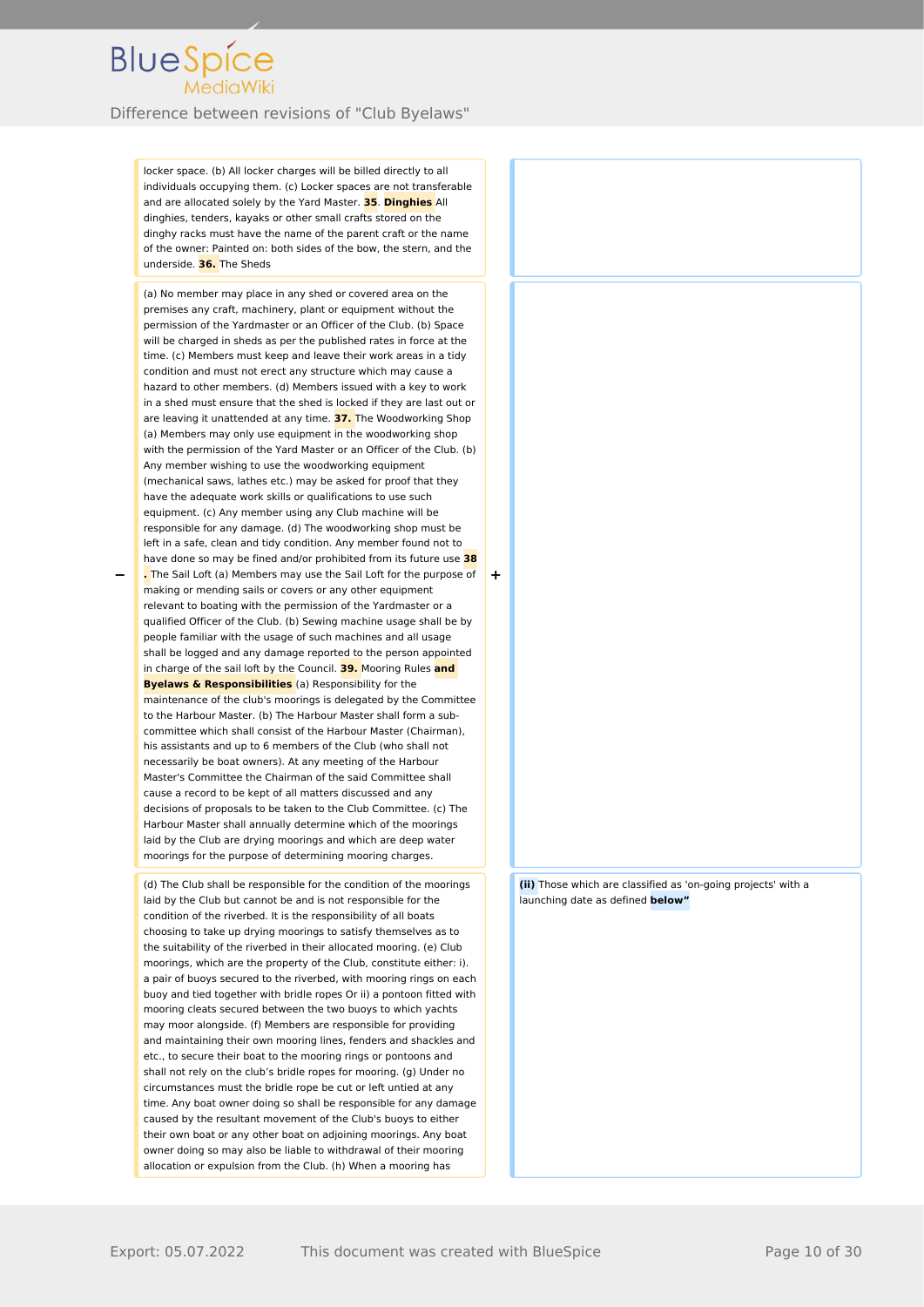Difference between revisions of "Club Byelaws"

**−** been allocated to a member, it is their responsibility to ensure that they provide and fix adequate mooring lines in accordance with the guidelines published by the Club and that they know how to handle their boat in the confined mooring area bearing in mind the strong currents on the river. In the event of doubt members should seek advice from the Harbour Master, Cruiser Captain or others. (i) All craft must proceed with caution and with due regard for the safety of other craft and persons when in the vicinity of other moored craft on the Club's moorings. (j) The Harbour Master shall try to ensure that all boats are satisfactorily moored. If in the opinion of that Harbour Master or his assistants a boat is at risk on its mooring, and if time permits, the Harbour Master shall contact the owner. However, in urgent cases, or if a boat is posing a risk to other boats, the Harbour Master is authorised to immediately remove the boat or other boats from their moorings or to another part of Club premises. The owner or any person responsible for any boat so moved shall be notified by the Harbour Master within seven days of removal. (k) All craft on Club moorings must be insured in respect of third party and public liability and satisfactory proof of such insurance shall be produced to the Harbour Master prior to the allocation of a Club mooring. (l) In the event of any damage occurring to a boat while on the Club's moorings, a GYC Damage Report should be completed as soon as possible and given to the Harbour Master. Damage Report forms are kept in the Harbour Master's office. **40.** Harbourmaster's Powers **-** Allocation of moorings: People wishing to bring a boat to the club will need to have been active members for at least three months before applying for a mooring or yard space. **+ −** (**a**) The Harbour Master has authority delegated to him by the General Committee to direct members as to the use of the Club's moorings. **+ −** (**b**) In his absence similar authority shall be vested in the assistant Harbour Masters and or such other person or persons designated by the Harbour Master's Committee whose authority to deputise shall be assumed for the purposes of the below sub-clauses of this Byelaw. **+ −** (**c**) No member shall use any mooring without the permission of the Harbour Master. **+ −** (**d**) Requests for moorings shall be made on the form approved by the Council and submitted to the Harbour Master. The Harbour Master's Committee shall consider such requests. Membership of the Club shall be no guarantee of a Club mooring. **+ −** (**e**) When a mooring has been allocated to a member, they shall complete a GYC Mooring Agreement form which must be signed by both the owner and the Harbour Master. **+ −** (**f**)The Harbour Master may utilise any mooring in the best interests of the Club when the member to whom it is allocated does not occupy such mooring. **+**

(**g**) Any member selling a craft occupying a Club mooring must inform the Harbour Master of such sale within seven days thereof and ensure that the craft is removed from the mooring within 21 days of the completion date of the said sale.

**−**

**+**

**===**Boats Not Used**===** 

19. (a) This rule applies to all categories of boats.

(**b**) The Yard Fees will be at an escalating rate set by the committee.

(**c**) Continuing to have your boat in the yard beyond 18 months is at the discretion of the Yard Committee acting in conjunction with the General Committee. The owner of a boat that has been in the yard for 18 months may apply to the General Committee for an extension. Without an extension, the owner must remove the vessel. If they fail to do so, it will be removed without further discussion and, if necessary, the Club will recover the costs of removal and disposal through the appropriate legal channels.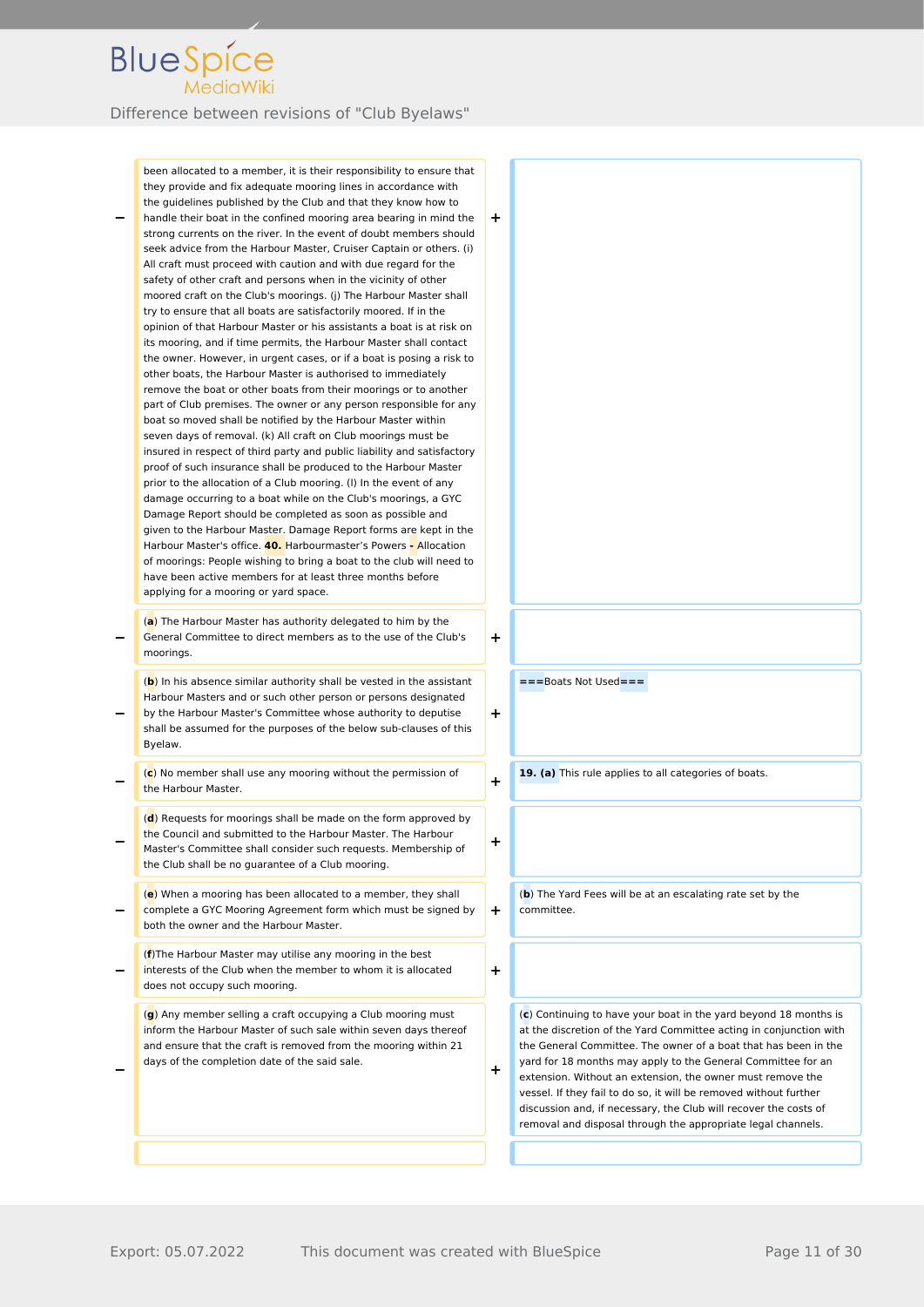| (h) Members selling craft must not under any circumstances lead<br>purchasers of the said craft to believe that a mooring will be<br>available on the completion of the said sale.                                                                                                                                                                                                                                                                                                                                                                                                                                                                                                                                                                                                                                                                                                                                                  | +         |                                                                                                                                                                                                                                                                       |
|-------------------------------------------------------------------------------------------------------------------------------------------------------------------------------------------------------------------------------------------------------------------------------------------------------------------------------------------------------------------------------------------------------------------------------------------------------------------------------------------------------------------------------------------------------------------------------------------------------------------------------------------------------------------------------------------------------------------------------------------------------------------------------------------------------------------------------------------------------------------------------------------------------------------------------------|-----------|-----------------------------------------------------------------------------------------------------------------------------------------------------------------------------------------------------------------------------------------------------------------------|
| (i) Sub-Letting of moorings either to other members or to non-<br>members is strictly prohibited.                                                                                                                                                                                                                                                                                                                                                                                                                                                                                                                                                                                                                                                                                                                                                                                                                                   | +         | (d) A member wishing to embark on a long term boat building<br>project must apply to the General Committee in advance of a<br>project being started for permission giving details of such a project<br>and a proposed launch date.                                    |
| (j) All members whose craft have been allocated a mooring for<br>occupation or use must pay for the mooring at the rates prescribed<br>from year to year by the Council. The member shall pay the<br>requisite mooring fees in advance. The rates of mooring fees<br>payable shall be prominently displayed in the Club. Mooring fees<br>are not refundable.                                                                                                                                                                                                                                                                                                                                                                                                                                                                                                                                                                        | ÷         |                                                                                                                                                                                                                                                                       |
| (k) Any visitors allowed to use the Club's moorings, pontoon or the<br>river wall by the Harbour Master shall be charged in advance at<br>such a rate as shall be determined from time to time by the<br>Council. Charges for one-night moorings or sister clubs on short<br>visits will be at the discretion of the Harbour Master.                                                                                                                                                                                                                                                                                                                                                                                                                                                                                                                                                                                                | ÷.        | (e) No member may erect a tent or structure around their boat<br>which significantly increases the area occupied without the<br>express permission of the Yard Committee.                                                                                             |
| (I) Any member who has been allocated a mooring shall not use<br>any other Club mooring without the permission of the Harbour<br>Master. <b>41.</b> The River Wall (a) Mooring crafts on the River Wall is<br>by permission of the Harbour Master. (b) Any craft moored on the<br>River Wall for a period of more than 90 days must be approved by<br>the Council. (c) Any crafts moored on the River Wall may be<br>moved at any time at the discretion of the Harbour Master.                                                                                                                                                                                                                                                                                                                                                                                                                                                     | +         |                                                                                                                                                                                                                                                                       |
| (d) Any craft failing to comply with the Harbour Master's<br>instructions at any time may be charged at the commercial rate<br>per metre in force at the time or moved to a commercial mooring.<br>(e) Fishing is not permitted from the sea wall. <b>42.</b> The Pontoon (a)<br>No craft (including yacht tenders) shall be moored on the pontoon<br>without the permission of the Harbour Master or an Officer of the<br>Club. (b) Any craft moored without the permission of the Harbour<br>Master may be removed to another mooring at his discretion. (c)<br>Only crew, or those who are assisting in the arrival or departure of<br>a craft or those carrying out maintenance, are permitted on the<br>pontoon at any time. (d) Children must wear lifejackets while on<br>the pontoon or bridge. Adults are strongly advised to wear a<br>lifejacket while on the pontoon. (e) Fishing is not permitted from<br>the pontoon. | ٠         | (f) A general exception to any fee increase may be made on a<br>discretionary basis for boats in the yard that, in the General<br>Committee's opinion, as advised by the Harbour Master and Yard<br>Master are ready for launching but await allocation of a mooring. |
| Appendix The following change was made by committee<br>decision in September 2020                                                                                                                                                                                                                                                                                                                                                                                                                                                                                                                                                                                                                                                                                                                                                                                                                                                   | $\ddot{}$ |                                                                                                                                                                                                                                                                       |
| A member may only have one yacht or trailer sailer or<br>motorboat at GYC either in the yard or on the moorings.                                                                                                                                                                                                                                                                                                                                                                                                                                                                                                                                                                                                                                                                                                                                                                                                                    | ÷.        | (g) Full yard fees must always be paid while the General<br>Committee is considering any application or representation with<br>regard to a boat in the yard.                                                                                                          |
| <b>Exceptions to this rule are as follows:</b>                                                                                                                                                                                                                                                                                                                                                                                                                                                                                                                                                                                                                                                                                                                                                                                                                                                                                      | +         |                                                                                                                                                                                                                                                                       |
| a. A member may have two boats at GYC if one is in the<br>yard on project status.                                                                                                                                                                                                                                                                                                                                                                                                                                                                                                                                                                                                                                                                                                                                                                                                                                                   | $\ddot{}$ | === Identification of equipment===                                                                                                                                                                                                                                    |
| b. A member may have two boats at GYC if one is a dinghy<br>kept in the dinghy storage area of the yard.                                                                                                                                                                                                                                                                                                                                                                                                                                                                                                                                                                                                                                                                                                                                                                                                                            | $\ddot{}$ | 20. (a) All items in the yard and sheds must be named clearly.<br>Any items not named will be cleared from the yard. This includes<br>tenders, trailers, engines, tools, equipment and any other<br>property.                                                         |
| <b>Notes. For the purposes of this rule:</b>                                                                                                                                                                                                                                                                                                                                                                                                                                                                                                                                                                                                                                                                                                                                                                                                                                                                                        | +         |                                                                                                                                                                                                                                                                       |
| a. Family Membership shall count as one member.                                                                                                                                                                                                                                                                                                                                                                                                                                                                                                                                                                                                                                                                                                                                                                                                                                                                                     | +         | $===$ Lockers===                                                                                                                                                                                                                                                      |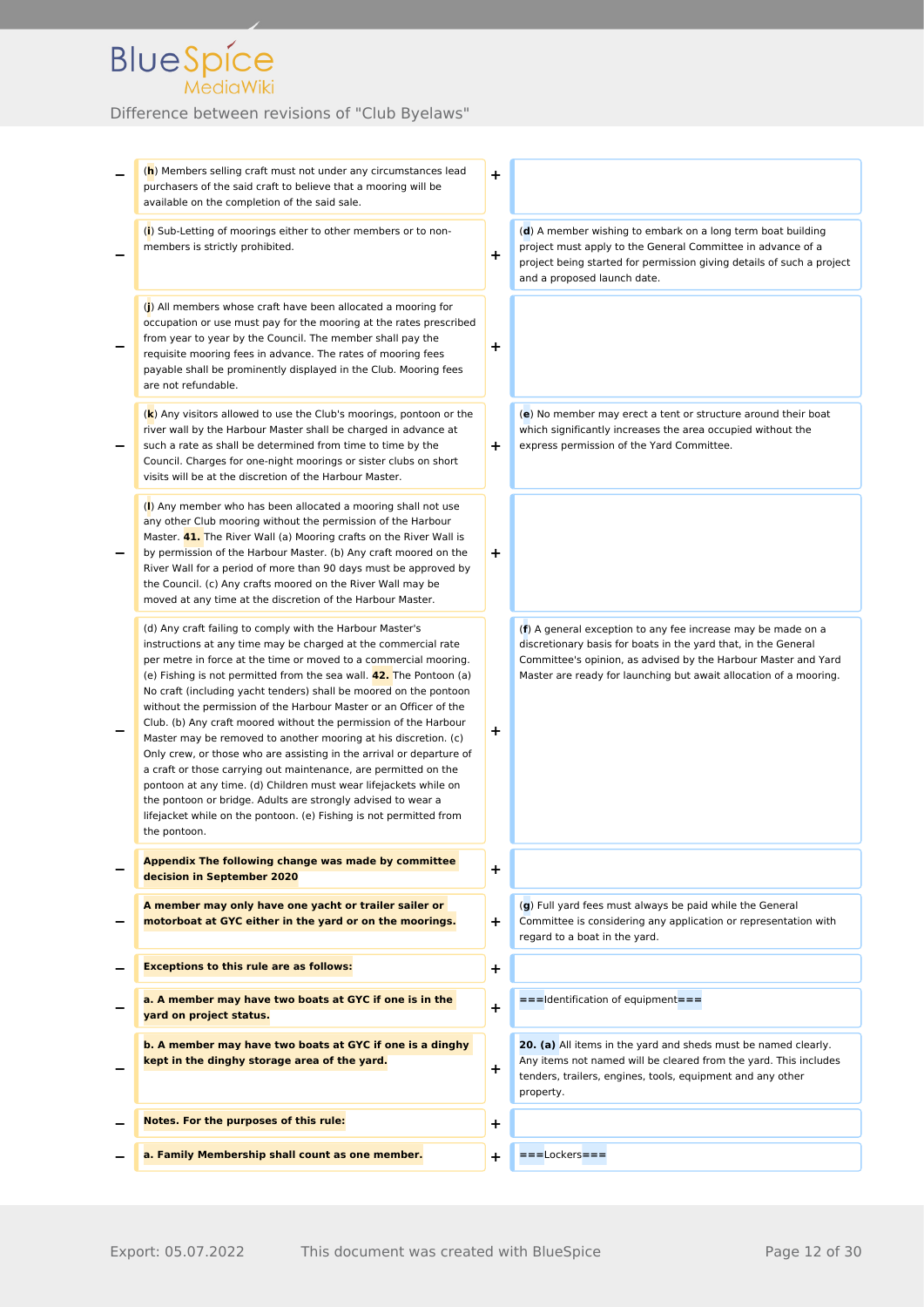| b. A trailer sailer is a type of sailboat, larger than a dinghy,<br>that can be transported, launched and recovered using a<br>towed road trailer.                                                                                                                                                                                                                                                                                                                                                                                                                                                                                                                                                                                                                                                                                                                                | ÷.        | 21. (a) Only those members with an on-station boat may hold a<br>locker space.                                                                                                                                                    |
|-----------------------------------------------------------------------------------------------------------------------------------------------------------------------------------------------------------------------------------------------------------------------------------------------------------------------------------------------------------------------------------------------------------------------------------------------------------------------------------------------------------------------------------------------------------------------------------------------------------------------------------------------------------------------------------------------------------------------------------------------------------------------------------------------------------------------------------------------------------------------------------|-----------|-----------------------------------------------------------------------------------------------------------------------------------------------------------------------------------------------------------------------------------|
| Added to Bye-Law 40 People wishing to bring a boat to the<br>club will need to have been active members for at least<br>three months before applying for a mooring or yard space.<br>Proposed by Mickey Sadler - Seconded by Carla Pengilly<br>AGM 2017 The following changes were made to the Bye-<br>Laws by the members of GYC at the Annual General<br>Meeting held in December 2010. Bye-Law 29 (d) This clause<br>which has been amended by the members in the December<br>2009 AGM, was amended so as to revert the wording prior<br>to this change, so that this Bye-Law is as follows: Off<br>Station boats: Are not allowed in the yard under the rule<br>that all boats must have a mooring. Individual cases may<br>be reviewed, and application made to the GYC committee,<br>if space is available, but members with moored boats will<br>always have first rights. | ÷.        |                                                                                                                                                                                                                                   |
| 27f 'Tea room or website'                                                                                                                                                                                                                                                                                                                                                                                                                                                                                                                                                                                                                                                                                                                                                                                                                                                         | $\pm$     | (b) All locker charges will be billed directly to all individuals<br>occupying them.                                                                                                                                              |
| 31 'a club mooring'                                                                                                                                                                                                                                                                                                                                                                                                                                                                                                                                                                                                                                                                                                                                                                                                                                                               | +         |                                                                                                                                                                                                                                   |
| 32b 'escalating rate' 24/4/14                                                                                                                                                                                                                                                                                                                                                                                                                                                                                                                                                                                                                                                                                                                                                                                                                                                     | ÷         | (c) Locker spaces are not transferable and are allocated solely by<br>the Yard Master.                                                                                                                                            |
| 39f 'mooring lines, fenders and shackles'                                                                                                                                                                                                                                                                                                                                                                                                                                                                                                                                                                                                                                                                                                                                                                                                                                         | $\ddot{}$ |                                                                                                                                                                                                                                   |
| 'mooring rings or pontoons'                                                                                                                                                                                                                                                                                                                                                                                                                                                                                                                                                                                                                                                                                                                                                                                                                                                       | +         | ===Dinghies===                                                                                                                                                                                                                    |
| 20 'except guide dogs' added 26/3/15                                                                                                                                                                                                                                                                                                                                                                                                                                                                                                                                                                                                                                                                                                                                                                                                                                              | $\pm$     | 22. (a) All dinghies, tenders, kayaks or other small crafts stored on<br>the dinghy racks must have the name of the parent craft or the<br>name of the owner: Painted on: both sides of the bow, the stern,<br>and the underside. |
|                                                                                                                                                                                                                                                                                                                                                                                                                                                                                                                                                                                                                                                                                                                                                                                                                                                                                   | +         |                                                                                                                                                                                                                                   |
|                                                                                                                                                                                                                                                                                                                                                                                                                                                                                                                                                                                                                                                                                                                                                                                                                                                                                   | +         | $===$ The Sheds $===$                                                                                                                                                                                                             |
|                                                                                                                                                                                                                                                                                                                                                                                                                                                                                                                                                                                                                                                                                                                                                                                                                                                                                   | +         | 23. (a) No member may place in any shed or covered area on the<br>premises any craft, machinery, plant or equipment without the<br>permission of the Yardmaster or an Officer of the Club.                                        |
|                                                                                                                                                                                                                                                                                                                                                                                                                                                                                                                                                                                                                                                                                                                                                                                                                                                                                   | +         |                                                                                                                                                                                                                                   |
|                                                                                                                                                                                                                                                                                                                                                                                                                                                                                                                                                                                                                                                                                                                                                                                                                                                                                   | ÷.        | (b) Space will be charged in sheds as per the published rates in<br>force at the time.                                                                                                                                            |
|                                                                                                                                                                                                                                                                                                                                                                                                                                                                                                                                                                                                                                                                                                                                                                                                                                                                                   | +         |                                                                                                                                                                                                                                   |
|                                                                                                                                                                                                                                                                                                                                                                                                                                                                                                                                                                                                                                                                                                                                                                                                                                                                                   | ÷.        | (c) Members must keep and leave their work areas in a tidy<br>condition and must not erect any structure which may cause a<br>hazard to other members.                                                                            |
|                                                                                                                                                                                                                                                                                                                                                                                                                                                                                                                                                                                                                                                                                                                                                                                                                                                                                   | ٠         |                                                                                                                                                                                                                                   |
|                                                                                                                                                                                                                                                                                                                                                                                                                                                                                                                                                                                                                                                                                                                                                                                                                                                                                   | +         | (d) Members issued with a key to work in a shed must ensure that<br>the shed is locked if they are last out or are leaving it unattended<br>at any time.                                                                          |
|                                                                                                                                                                                                                                                                                                                                                                                                                                                                                                                                                                                                                                                                                                                                                                                                                                                                                   | +         |                                                                                                                                                                                                                                   |
|                                                                                                                                                                                                                                                                                                                                                                                                                                                                                                                                                                                                                                                                                                                                                                                                                                                                                   |           | ===The Woodworking Shop===                                                                                                                                                                                                        |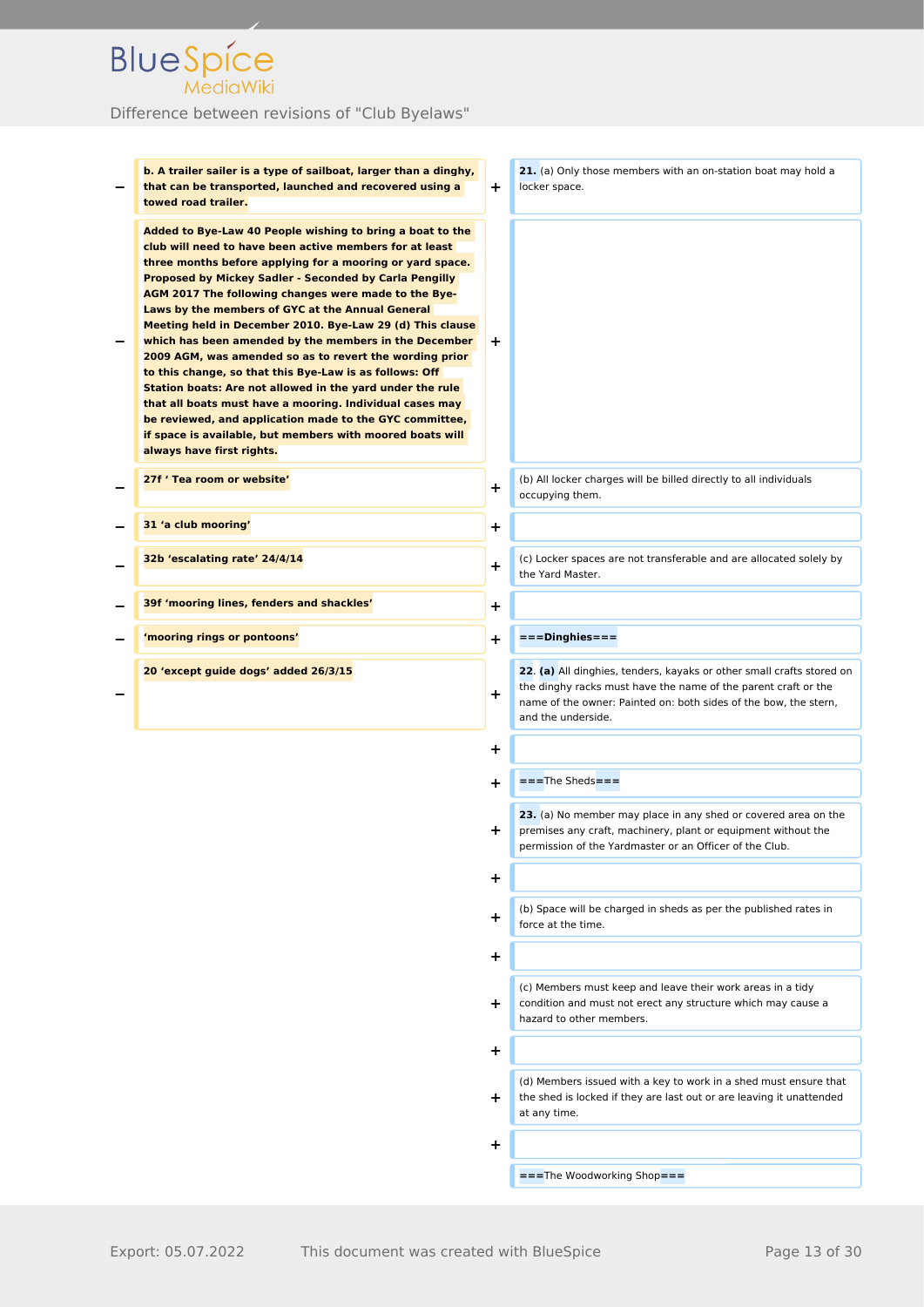

| +         |                                                                                                                                                                                                                                                                                                                                                                                                                                     |
|-----------|-------------------------------------------------------------------------------------------------------------------------------------------------------------------------------------------------------------------------------------------------------------------------------------------------------------------------------------------------------------------------------------------------------------------------------------|
| ٠         | 24. (a) Members may only use equipment in the woodworking<br>shop with the permission of the Yard Master or an Officer of the<br>Club.                                                                                                                                                                                                                                                                                              |
| +         |                                                                                                                                                                                                                                                                                                                                                                                                                                     |
| +         | (b) Any member wishing to use the woodworking equipment<br>(mechanical saws, lathes etc.) may be asked for proof that they<br>have the adequate work skills or qualifications to use such<br>equipment.                                                                                                                                                                                                                             |
| +         |                                                                                                                                                                                                                                                                                                                                                                                                                                     |
| ╉         | (c) Any member using any Club machine will be responsible for<br>any damage.                                                                                                                                                                                                                                                                                                                                                        |
| +         |                                                                                                                                                                                                                                                                                                                                                                                                                                     |
| +         | (d) The woodworking shop must be left in a safe, clean and tidy<br>condition. Any member found not to have done so may be fined<br>and/or prohibited from its future use                                                                                                                                                                                                                                                            |
| +         |                                                                                                                                                                                                                                                                                                                                                                                                                                     |
| $\ddot{}$ | ===The Sail Loft===                                                                                                                                                                                                                                                                                                                                                                                                                 |
| +         | 25. (a) Members may use the Sail Loft for the purpose of making<br>or mending sails or covers or any other equipment relevant to<br>boating with the permission of the Yardmaster or a qualified<br>Officer of the Club.                                                                                                                                                                                                            |
| +         |                                                                                                                                                                                                                                                                                                                                                                                                                                     |
| +         | (b) Sewing machine usage shall be by people familiar with the<br>usage of such machines and all usage shall be logged and any<br>damage reported to the person appointed in charge of the sail loft<br>by the Council.                                                                                                                                                                                                              |
| +         |                                                                                                                                                                                                                                                                                                                                                                                                                                     |
| +         | ===Mooring Rules===                                                                                                                                                                                                                                                                                                                                                                                                                 |
| ٠         | 26. (a) Responsibility for the maintenance of the club's moorings is<br>delegated by the Committee to the Harbour Master.                                                                                                                                                                                                                                                                                                           |
| ٠         |                                                                                                                                                                                                                                                                                                                                                                                                                                     |
| +         | (b) The Harbour Master shall form a sub-committee which shall<br>consist of the Harbour Master (Chairman), his assistants and up to<br>6 members of the Club (who shall not necessarily be boat owners).<br>At any meeting of the Harbour Master's Committee the Chairman<br>of the said Committee shall cause a record to be kept of all<br>matters discussed and any decisions of proposals to be taken to<br>the Club Committee. |
| +         |                                                                                                                                                                                                                                                                                                                                                                                                                                     |
|           | (c) The Harbour Master shall annually determine which of the                                                                                                                                                                                                                                                                                                                                                                        |
| ٠         | moorings laid by the Club are drying moorings and which are deep<br>water moorings for the purpose of determining mooring charges.                                                                                                                                                                                                                                                                                                  |
| +         |                                                                                                                                                                                                                                                                                                                                                                                                                                     |
|           |                                                                                                                                                                                                                                                                                                                                                                                                                                     |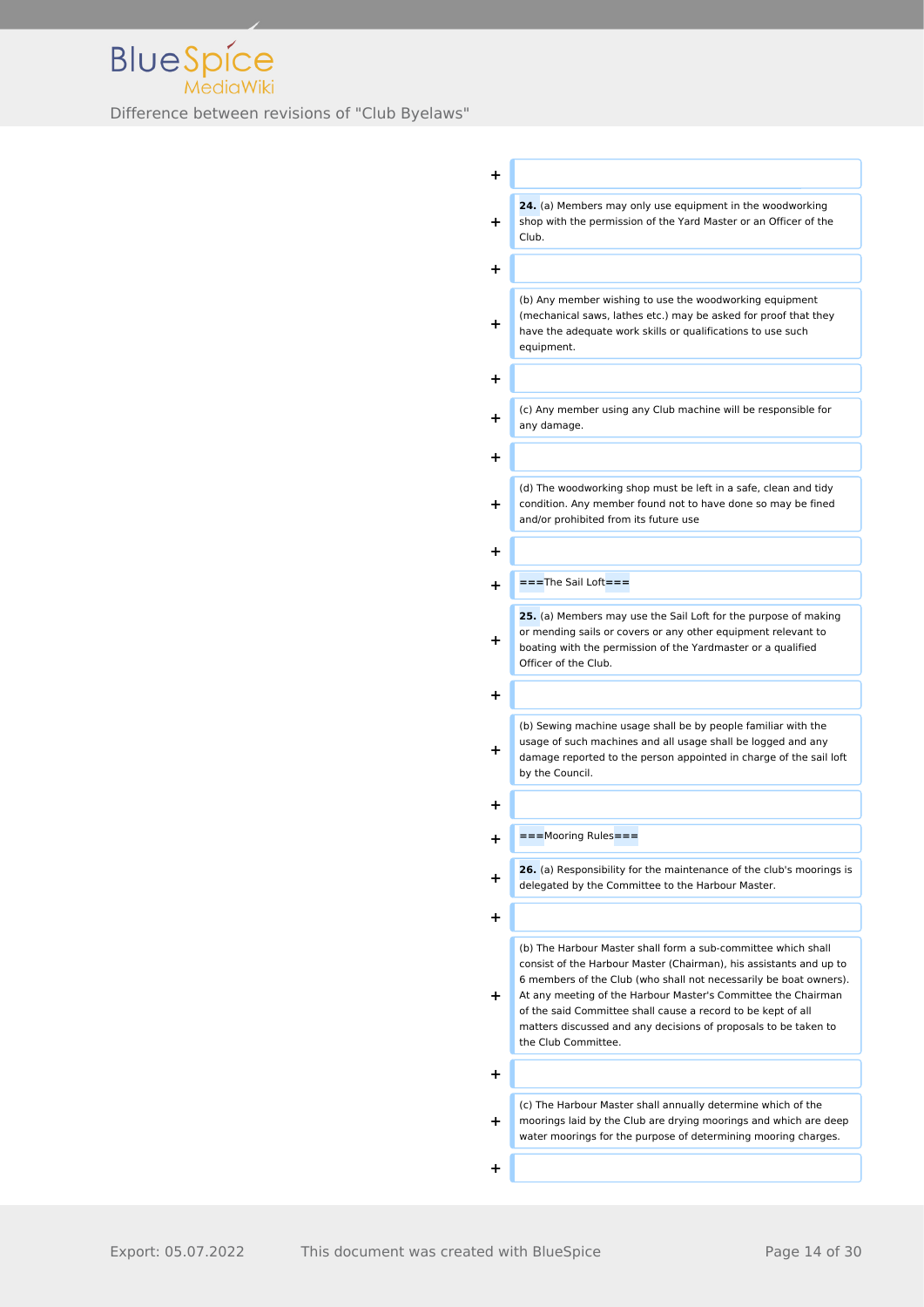(d) The Club shall be responsible for the condition of the moorings laid by the Club but cannot be and is not responsible for the

**+** condition of the riverbed. It is the responsibility of all boats choosing to take up drying moorings to satisfy themselves as to the suitability of the riverbed in their allocated mooring.

**+**

(e) Club moorings, which are the property of the Club, constitute either: i). a pair of buoys secured to the riverbed, with mooring

**+** rings on each buoy and tied together with bridle ropes Or ii) a pontoon fitted with mooring cleats secured between the two buoys to which yachts may moor alongside.

**+**

**+**

(f) Members are responsible for providing and maintaining their own mooring lines, fenders and shackles and etc., to secure their boat to the mooring rings or pontoons and shall not rely on the club's bridle ropes for mooring.

**+**

(g) Under no circumstances must the bridle rope be cut or left untied at any time. Any boat owner doing so shall be responsible for any damage caused by the resultant movement of the Club's

**+** buoys to either their own boat or any other boat on adjoining moorings. Any boat owner doing so may also be liable to withdrawal of their mooring allocation or expulsion from the Club.

**+**

(h) When a mooring has been allocated to a member, it is their responsibility to ensure that they provide and fix adequate mooring lines in accordance with the guidelines published by the

**+** Club and that they know how to handle their boat in the confined mooring area bearing in mind the strong currents on the river. In the event of doubt members should seek advice from the Harbour Master, Cruiser Captain or others.

**+**

**+**

(i) All craft must proceed with caution and with due regard for the safety of other craft and persons when in the vicinity of other moored craft on the Club's moorings.

**+**

(j) The Harbour Master shall try to ensure that all boats are satisfactorily moored. If in the opinion of that Harbour Master or his assistants a boat is at risk on its mooring, and if time permits, the Harbour Master shall contact the owner. However, in urgent

**+** cases, or if a boat is posing a risk to other boats, the Harbour Master is authorised to immediately remove the boat or other boats from their moorings or to another part of Club premises. The owner or any person responsible for any boat so moved shall be notified by the Harbour Master within seven days of removal.

**+**

**+**

(k) All craft on Club moorings must be insured in respect of third party and public liability and satisfactory proof of such insurance shall be produced to the Harbour Master prior to the allocation of a Club mooring.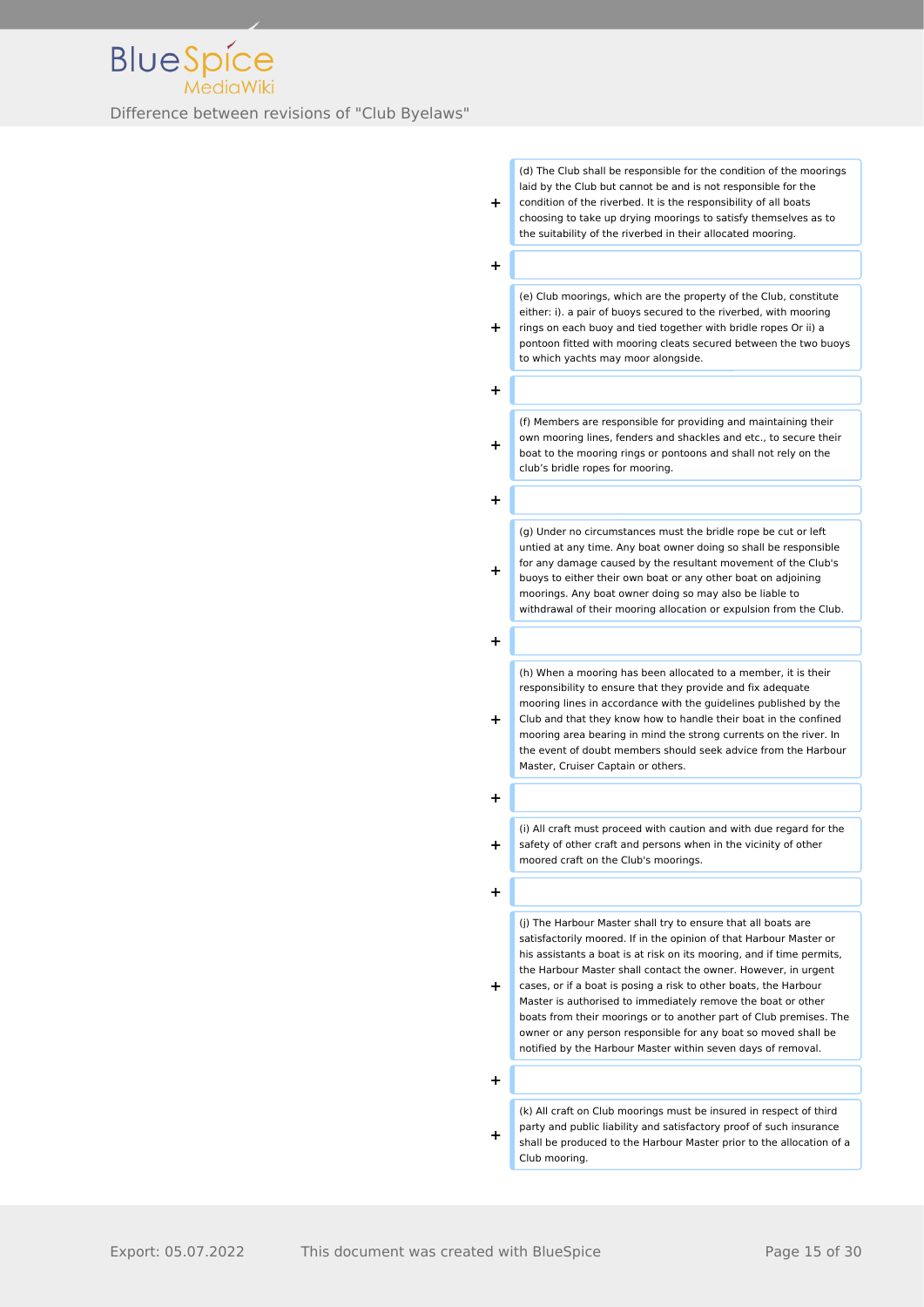

| ٠         |                                                                                                                                                                                                                                                                                             |
|-----------|---------------------------------------------------------------------------------------------------------------------------------------------------------------------------------------------------------------------------------------------------------------------------------------------|
| ÷         | (I) In the event of any damage occurring to a boat while on the<br>Club's moorings, a GYC Damage Report should be completed as<br>soon as possible and given to the Harbour Master. Damage Report<br>forms are kept in the Harbour Master's office.                                         |
| ٠         |                                                                                                                                                                                                                                                                                             |
| $\ddot{}$ | ===Harbourmaster's Powers===                                                                                                                                                                                                                                                                |
| ٠         | 27. (a) Allocation of moorings: People wishing to bring a boat to<br>the club will need to have been active members for at least three<br>months before applying for a mooring or yard space.                                                                                               |
| ٠         |                                                                                                                                                                                                                                                                                             |
| $\div$    | (b) The Harbour Master has authority delegated to him by the<br>General Committee to direct members as to the use of the Club's<br>moorings.                                                                                                                                                |
| ٠         |                                                                                                                                                                                                                                                                                             |
| $\div$    | $(c)$ In his absence similar authority shall be vested in the assistant<br>Harbour Masters and or such other person or persons designated<br>by the Harbour Master's Committee whose authority to deputise<br>shall be assumed for the purposes of the below sub-clauses of this<br>Byelaw. |
| ٠         |                                                                                                                                                                                                                                                                                             |
| ┿         | (d) No member shall use any mooring without the permission of<br>the Harbour Master.                                                                                                                                                                                                        |
| +         |                                                                                                                                                                                                                                                                                             |
| +         | (e) Requests for moorings shall be made on the form approved by<br>the Council and submitted to the Harbour Master. The Harbour<br>Master's Committee shall consider such requests. Membership of<br>the Club shall be no guarantee of a Club mooring.                                      |
| +         |                                                                                                                                                                                                                                                                                             |
| ÷.        | (f) When a mooring has been allocated to a member, they shall<br>complete a GYC Mooring Agreement form which must be signed by<br>both the owner and the Harbour Master.                                                                                                                    |
| ٠         |                                                                                                                                                                                                                                                                                             |
| +         | (g) The Harbour Master may utilise any mooring in the best<br>interests of the Club when the member to whom it is allocated<br>does not occupy such mooring.                                                                                                                                |
| ٠         |                                                                                                                                                                                                                                                                                             |
| ٠         | (h) Any member selling a craft occupying a Club mooring must<br>inform the Harbour Master of such sale within seven days thereof<br>and ensure that the craft is removed from the mooring within 21<br>days of the completion date of the said sale.                                        |
| ÷.        |                                                                                                                                                                                                                                                                                             |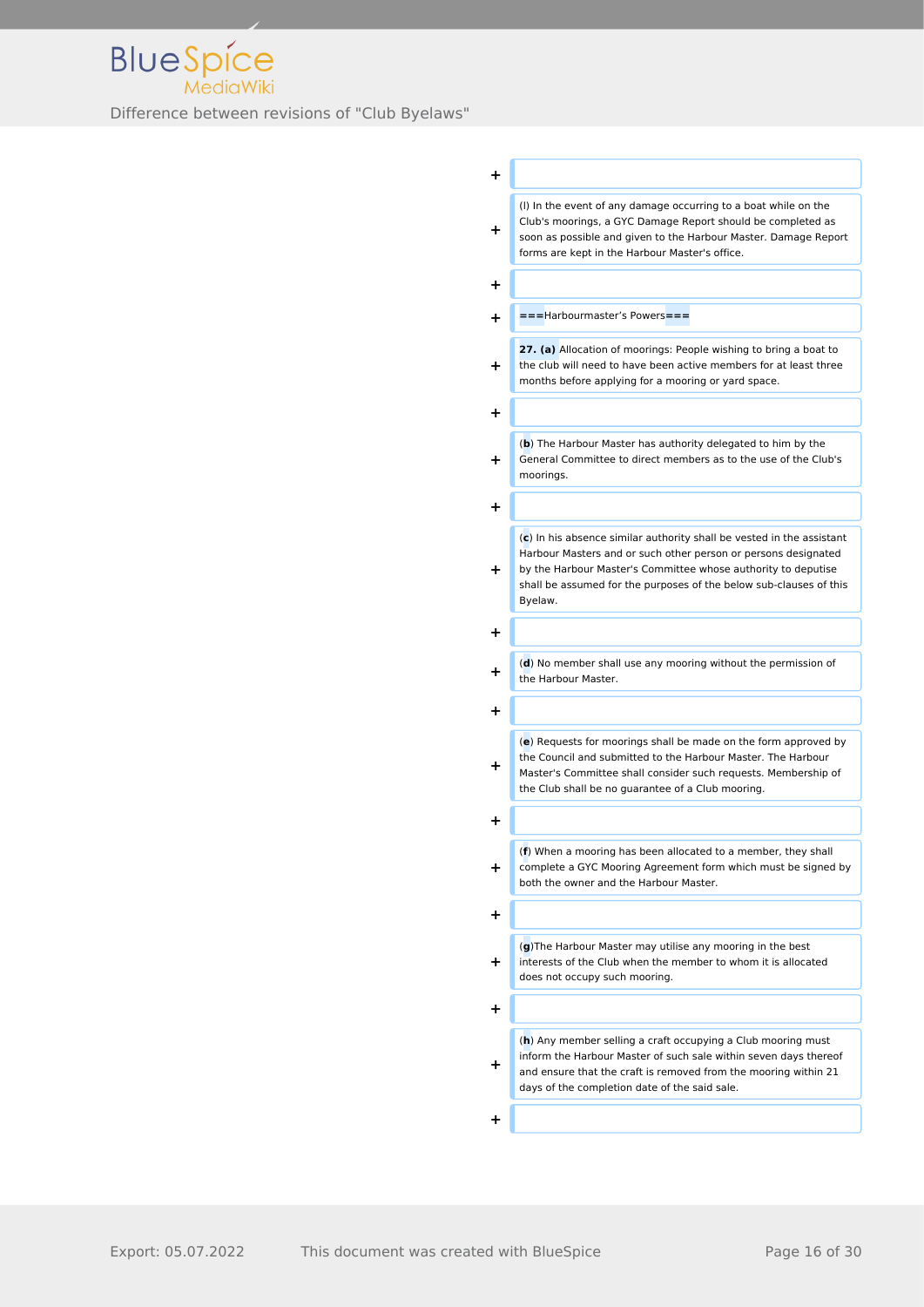

**+** (**i**) Members selling craft must not under any circumstances lead purchasers of the said craft to believe that a mooring will be available on the completion of the said sale. **+**

**+** (**j**) Sub-Letting of moorings either to other members or to nonmembers is strictly prohibited.

**+**

(**k**) All members whose craft have been allocated a mooring for occupation or use must pay for the mooring at the rates prescribed from year to year by the Council. The member shall pay the

requisite mooring fees in advance. The rates of mooring fees payable shall be prominently displayed in the Club. Mooring fees are not refundable.

**+**

**+**

**+**

**+**

**+**

(**l**) Any visitors allowed to use the Club's moorings, pontoon or the river wall by the Harbour Master shall be charged in advance at such a rate as shall be determined from time to time by the

**+** Council. Charges for one-night moorings or sister clubs on short visits will be at the discretion of the Harbour Master.

(**m**) Any member who has been allocated a mooring shall not use any other Club mooring without the permission of the Harbour Master.

**+ ===**The River Wall**===**

**+ 28.** (a) Mooring crafts on the River Wall is by permission of the Harbour Master.

**+**

**+**

**+**

**+**

**+**

**+** (b) Any craft moored on the River Wall for a period of more than 90 days must be approved by the Council.

**+** (c) Any crafts moored on the River Wall may be moved at any time at the discretion of the Harbour Master.

**+** (d) Any craft failing to comply with the Harbour Master's instructions at any time may be charged at the commercial rate per metre in force at the time or moved to a commercial mooring.

**+** (e) Fishing is not permitted from the sea wall.

- 
- **+ ===**The Pontoon**===**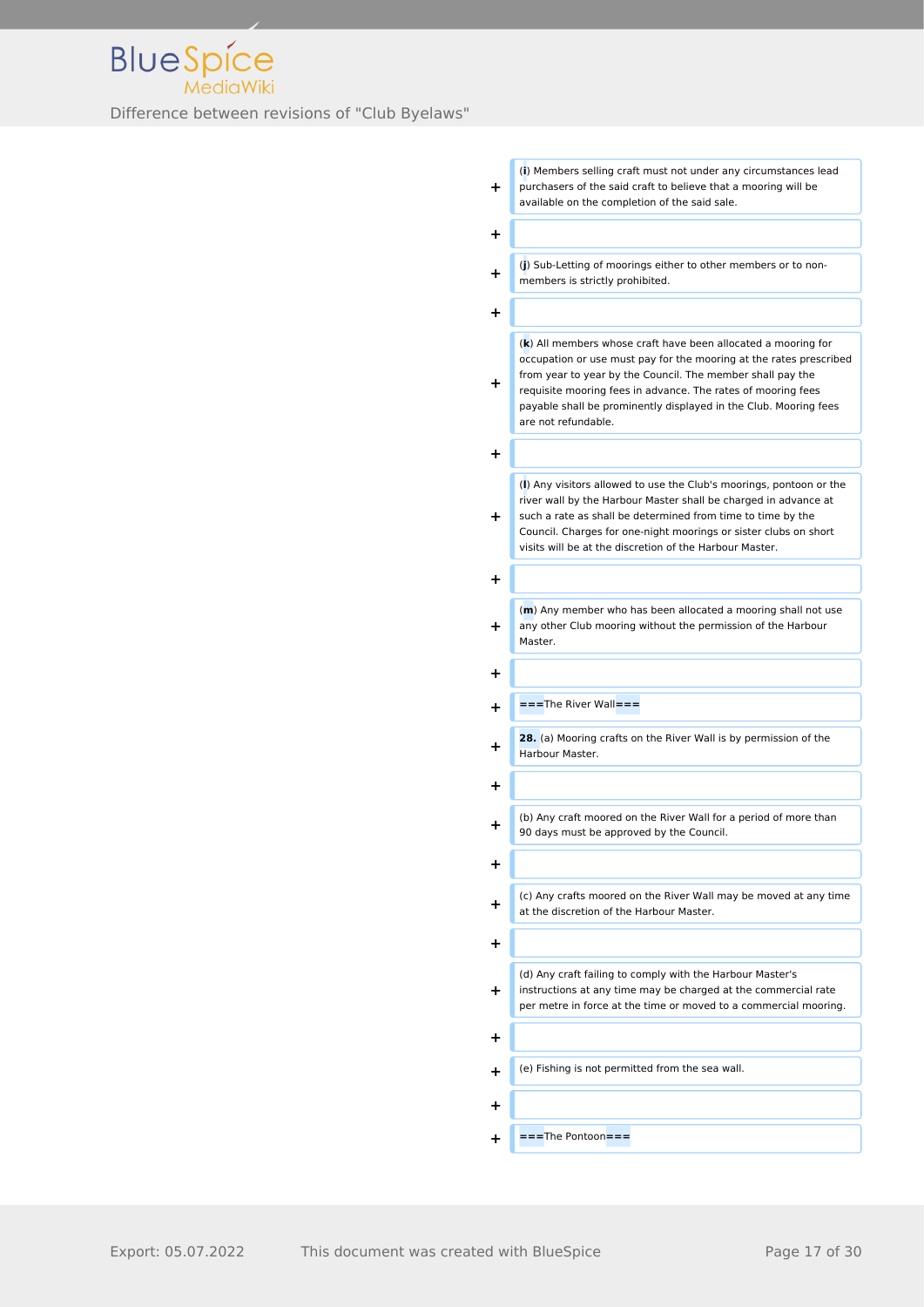

|                   | $+$       | 29. (a) No craft (including yacht tenders) shall be moored on the<br>pontoon without the permission of the Harbour Master or an<br>Officer of the Club.             |
|-------------------|-----------|---------------------------------------------------------------------------------------------------------------------------------------------------------------------|
|                   | +         |                                                                                                                                                                     |
|                   | $+$       | (b) Any craft moored without the permission of the Harbour Master<br>may be removed to another mooring at his discretion.                                           |
|                   | $\ddot{}$ |                                                                                                                                                                     |
|                   | $+$       | (c) Only crew, or those who are assisting in the arrival or departure<br>of a craft or those carrying out maintenance, are permitted on the<br>pontoon at any time. |
|                   | ÷.        |                                                                                                                                                                     |
|                   | $+$       | (d) Children must wear lifejackets while on the pontoon or bridge.<br>Adults are strongly advised to wear a lifejacket while on the<br>pontoon.                     |
|                   | ÷.        |                                                                                                                                                                     |
|                   | $\ddot{}$ | (e) Fishing is not permitted from the pontoon.                                                                                                                      |
|                   | ٠         |                                                                                                                                                                     |
|                   | ٠         | ===Previous Versions===                                                                                                                                             |
|                   | $\ddot{}$ | (Record old versions here)                                                                                                                                          |
|                   | +         |                                                                                                                                                                     |
|                   | $\ddot{}$ |                                                                                                                                                                     |
|                   | +         |                                                                                                                                                                     |
|                   | $\ddot{}$ | NOAUTHORS_                                                                                                                                                          |
|                   | $\ddot{}$ | _HIDETITLE_                                                                                                                                                         |
|                   |           |                                                                                                                                                                     |
| NUMBEREDHEADINGS_ | ٠         | NOEDITSECTION_                                                                                                                                                      |
|                   | +         | $\overline{\phantom{a}}$ NOTOC $\overline{\phantom{a}}$                                                                                                             |
|                   | +         | HIDDENCAT                                                                                                                                                           |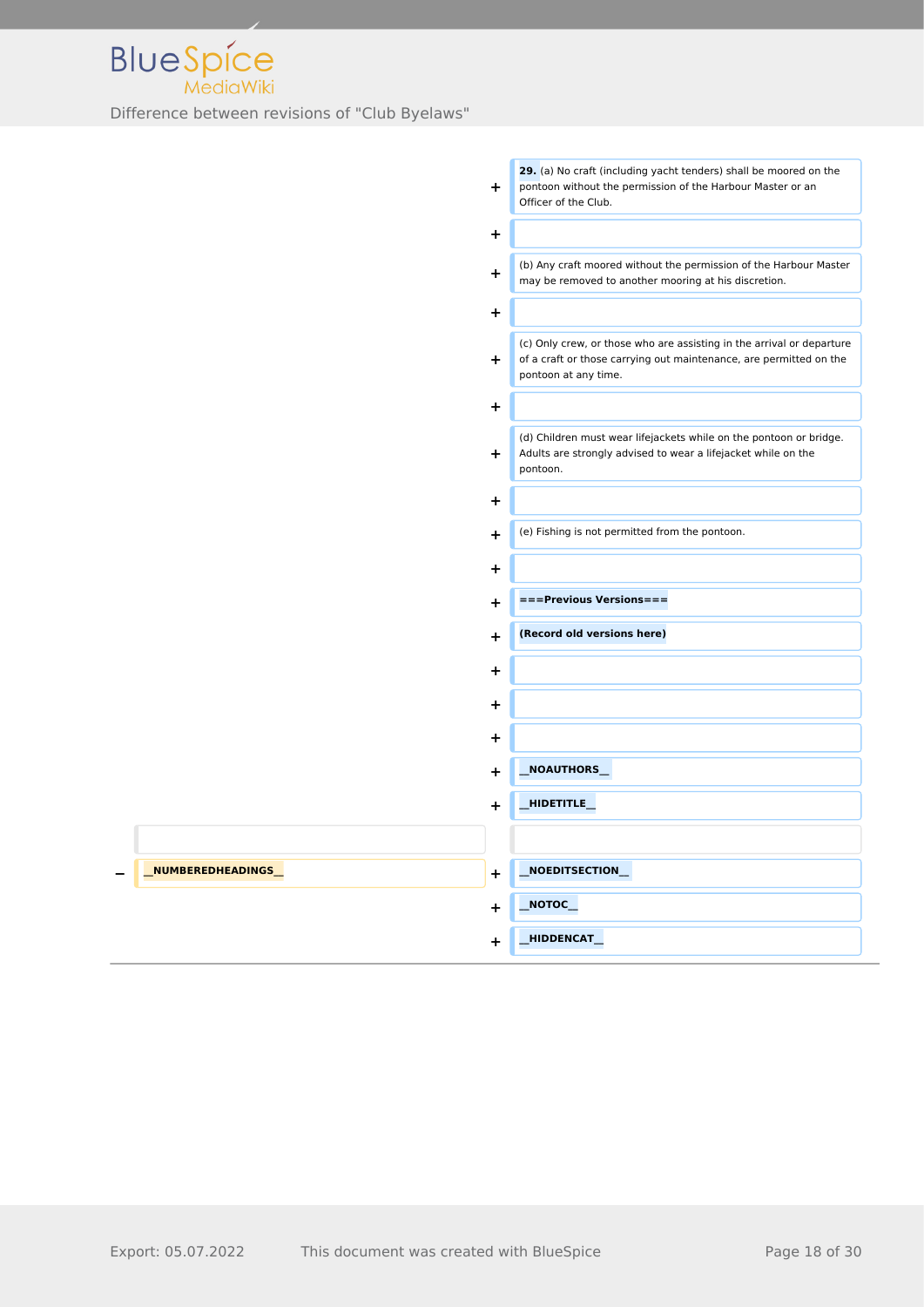

# Latest revision as of 15:05, 24 May 2021



#### **Contents**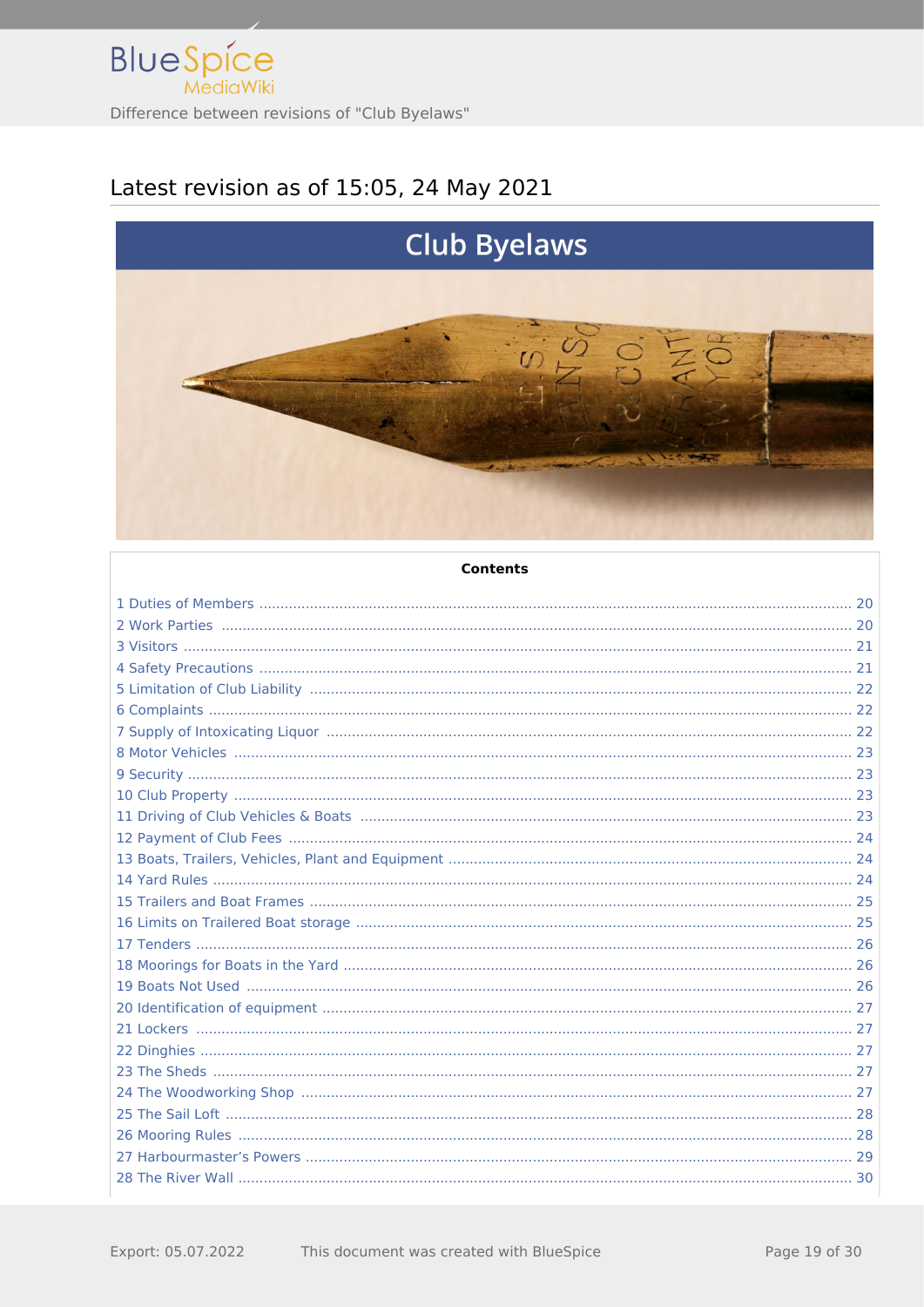

(This is a draft - formating and sign off not complete)

Refer to Appendix for amendments to Bye-Laws 2010, 2012,2014,2017

Note: the following are definitions of terms as used in these Byelaws 'Council' or 'General Committee' refers to the Council of Management elected by the members. 'Officers' - refers to the Flag Officers, Hon Secretary, Hon Treasurer, Harbour Master and Yard Master.

#### <span id="page-19-0"></span>Duties of Members

1. (a) Members are reminded that they are expected to behave with courtesy and respect to their fellow members at all time.

(b) It shall be the duty of every Officer, Council Member or member to take every available means to prevent any infringement in respect of any breach of any Club Byelaw coming to their notice and to report the same to the Council via the Secretary.

(c) Any member disposing of their craft must notify the Secretary of the date of completion of the sale and provide details of the craft within 14 days of such sale. It is the duty of the member to remove his GYC identity number or mark from the craft in the event of it being sold to a non-member. Members should advise the Secretary of new boats acquired and of any change of address so that the records can be updated.

(d) Persons who are candidates for membership shall have no special privileges in relation to the use of the Club's premises or facilities.

(e) It is required that children be supervised and kept under proper control at all times by at least one adult while on the premises. Under no circumstances are children to be left unsupervised anywhere within the boundaries of the Club.

(f) No cycling, skateboarding, roller-skating, motorcycling or like activities/games are allowed on Club premises or property.

#### <span id="page-19-1"></span>Work Parties

2. (a) Each full member shall work for two full days each year in connection with the conduct, repair, maintenance or improvement of the premises, facilities or amenities of the Club or such other duties in relation thereto as maybe notified to the member by the Council. Should any member not work they shall be fined and pay to the Club such amount as shall be decided upon by the Members of the Club at the Annual General Meeting each year and may if they fail to pay the same be suspended or expelled from the membership of the Club.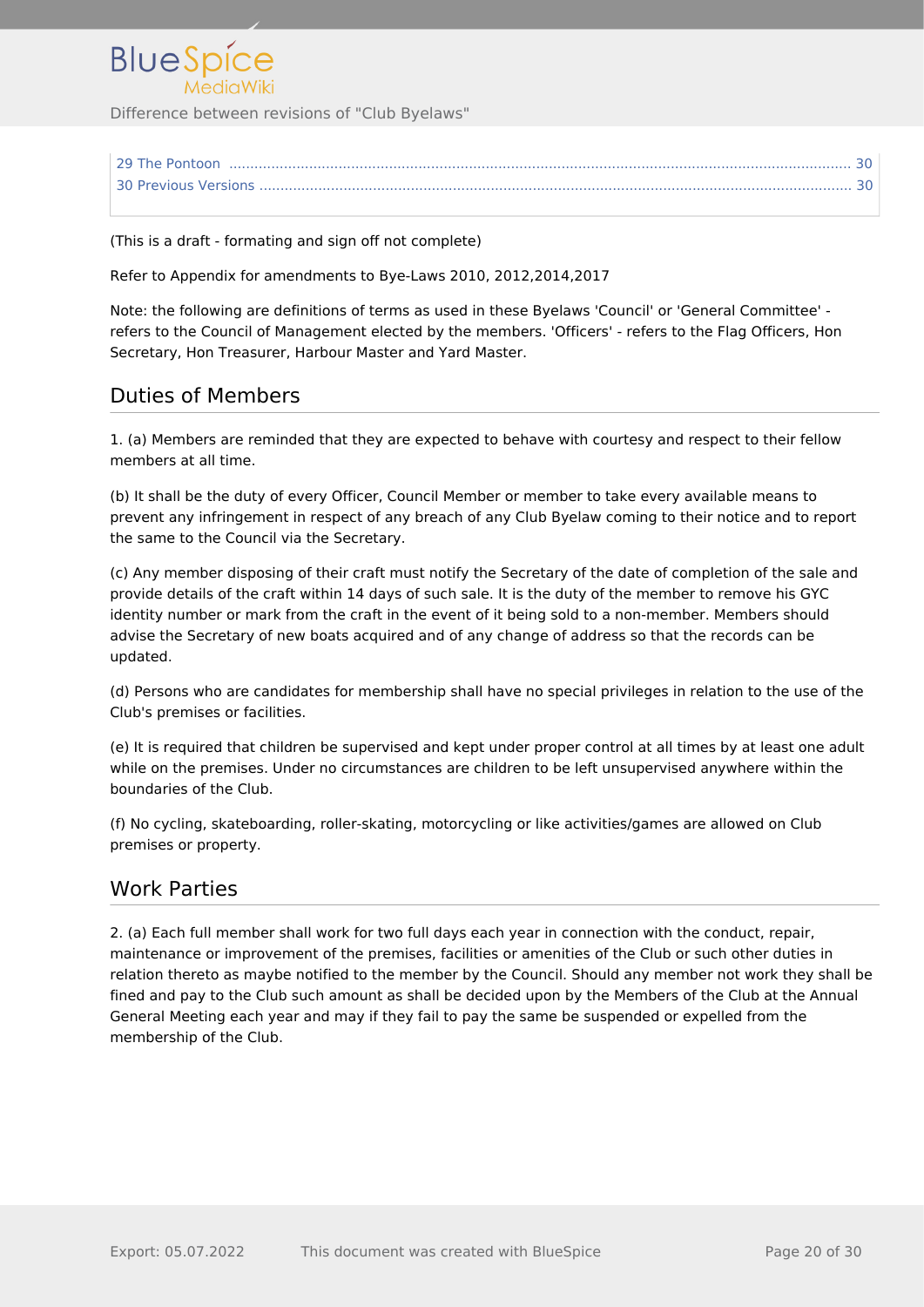### <span id="page-20-0"></span>Visitors

3. (a) A member of any Club recognised by the Royal Yachting Association (a list whereof is contained in the year book of the said association) or any other appropriate yachting association may be authorised to use the premises and facilities of the Club by any Officer of the Club. Such authorisation shall specify between which dates, not being more than 14 days apart, the said person may so use the same.

(b) Any person who is a competitor in any race or event sponsored or organised by or on behalf of the Club (or in a race or event starting from the Club) and any person who is a member of the crew of any such competitor or who is assisting in the race/event organisation is entitled to use the Club premises within a period of 24 hours before and after the race/event in which they are competing or assisting.

(c) Subject to sub-clause 3(e) below any member may introduce as his or her guest any person provided that the member so introducing enters the name and address of the said guest in a book kept for such purpose and at no time leaves the Club premises whilst the said guest is thereon. The member will be held responsible for the conduct of the said guest and be answerable to the Council for any misdemeanors or damage the said guest may commit or cause and for his or her general behaviour whilst on Club property.

(d) No person may be a guest of the Club more than six times in any one Calendar year except as otherwise stated in the Byelaws.

(e) The following persons shall not be admitted as visitors and/or guests.

(i) Former members who have ceased to be members under Article 15 of the Articles of Association.

(ii) Former members who have been expelled.

(iii) Persons who having been candidates for membership have been refused membership.

(f). Any member may request temporary membership for his or her guests for a period of seven or fifteen days providing that:

(i) An application in this regard is made to the Council at least two weeks beforehand.

- (ii) The prescribed fee is paid to the Club at the same time.
- (iii) The member enters the guests name and address in a book kept for such purpose.
- (iv) The member does not leave the guest on the Club premises unaccompanied.

(v) The guest does not come within the category of persons specified in Byelaw 3(c) above.

(vi) The member will be held responsible for the conduct of his or her guest and shall be answerable to the Council in respect thereof.

#### <span id="page-20-1"></span>Safety Precautions

4. (a) Every member must comply in all respects with the rules of safety forming part of these and any other Byelaws made by the Club. Safety information regarding the use of small craft is displayed on the wall of the Harbour Master's office. The Harbour Master or a member of the committee may refuse launching facilities to any member of the Club or public who is attempting to launch a craft without safety equipment necessary for safe navigation of the River Thames at Greenwich. The owner of any boat being launched at Greenwich Yacht Club shall on demand, produce a copy of third party liability insurance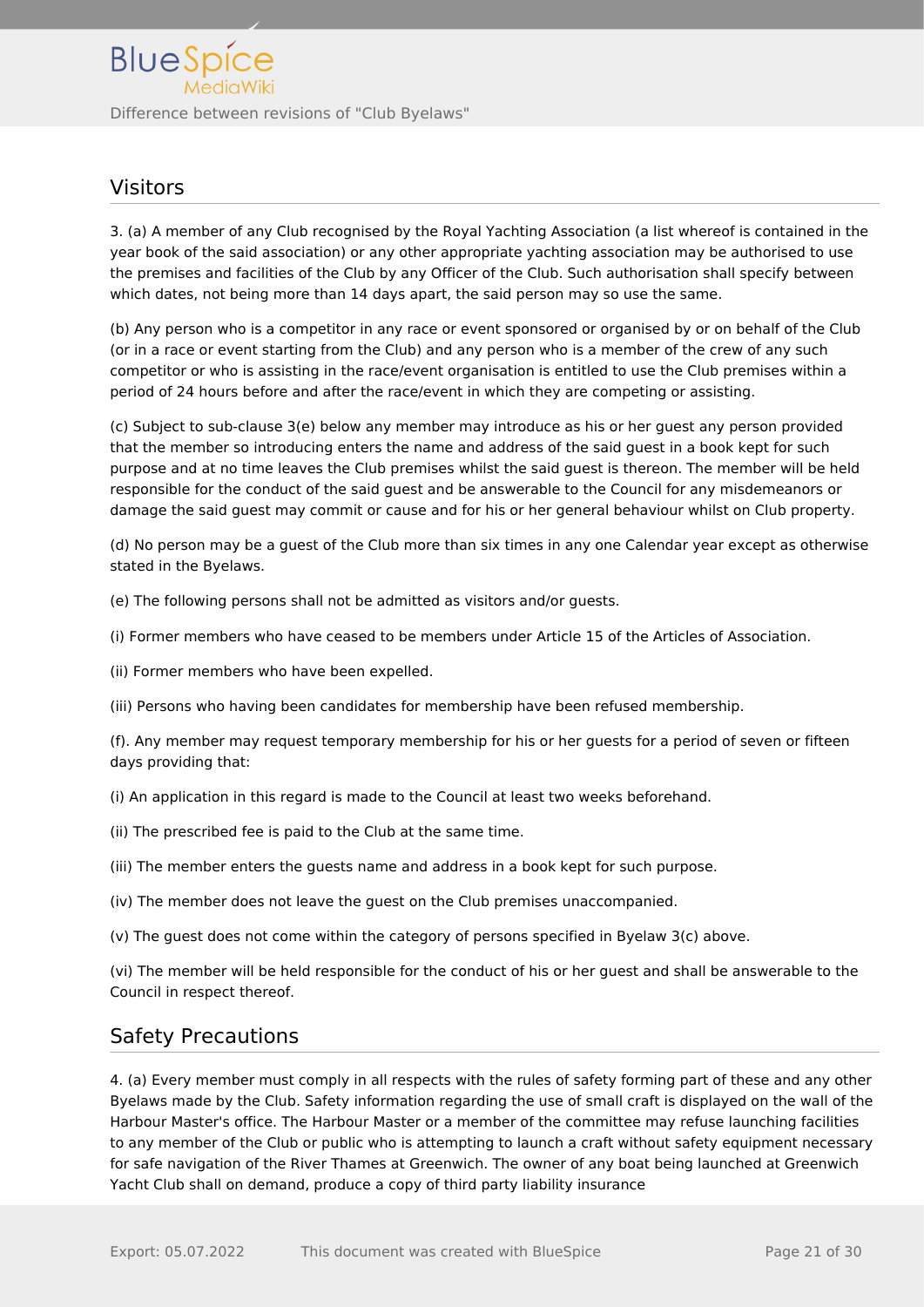(b). Powerboats shall pay due consideration to the users of slower craft and not create any nuisance to other club members by way of excessive wash, speed or noise within the vicinity of the clubhouse or the club moorings.

# <span id="page-21-0"></span>Limitation of Club Liability

5. (a) Members and their guests are bound by the following rule, a copy of which shall be exhibited in a prominent place within the Club premises. Members of the Club, their guests or visitors may use the Club premises, and any other facilities of the Club at their own risk. Excepting risks as to personal injury or the death of any person caused by the negligence of the Club and to the extent permitted by statute, the Club will not accept any liability for any damage to or the loss of any boat, chattel or other property belonging to members of the Club their guests or visitors, provided that the foregoing shall not apply to any liability arising from any incident for which the Club is liable and in respect of which the Club is insured at the time of the incident giving rise to the said liability.

## <span id="page-21-1"></span>**Complaints**

6. (a) Complaints of any nature relating to the management or use of the Club's premises shall be addressed in writing to the Secretary.

(b) Under no circumstances shall a member personally reprimand an employee of the Club.

## <span id="page-21-2"></span>Supply of Intoxicating Liquor

7. (a) The purchase for the Club and the supply by the Club of intoxicating liquor shall be exclusively controlled by the Club in General Meeting and/or by the Council through such Officers as they may appoint.

(b) The Club's bar shall be open at times agreed and published by the bar committee as appointed by the Council. The fixed hours shall not on any day be longer nor begin earlier or end later than the general licensing hours for the time being in force for the district in which the Club is situated.

(c). Intoxicating liquor may be sold for consumption on the premises only to those persons over the age of eighteen who are entitled to the use of the premises of the Club.

(d). No person under the age of fourteen shall be allowed into the Club Bar during opening hours unless accompanied by an adult, who shall ensure proper supervision and control.

(e). Wives and Husbands of members will be allowed to use the amenities of the Club only if signed in as the member's guest as required under Byelaw 9(a).

(f). An Officer of the Club who has received the authority of two members of the Council may expel temporarily or permanently any member or other person who otherwise has the right to use the Club pursuant to Byelaws 7, 8, 9 and 10.

(g). No dogs shall be allowed in the Club compound unless on a lead and under no circumstances are dogs allowed in the Clubhouse except guide dogs.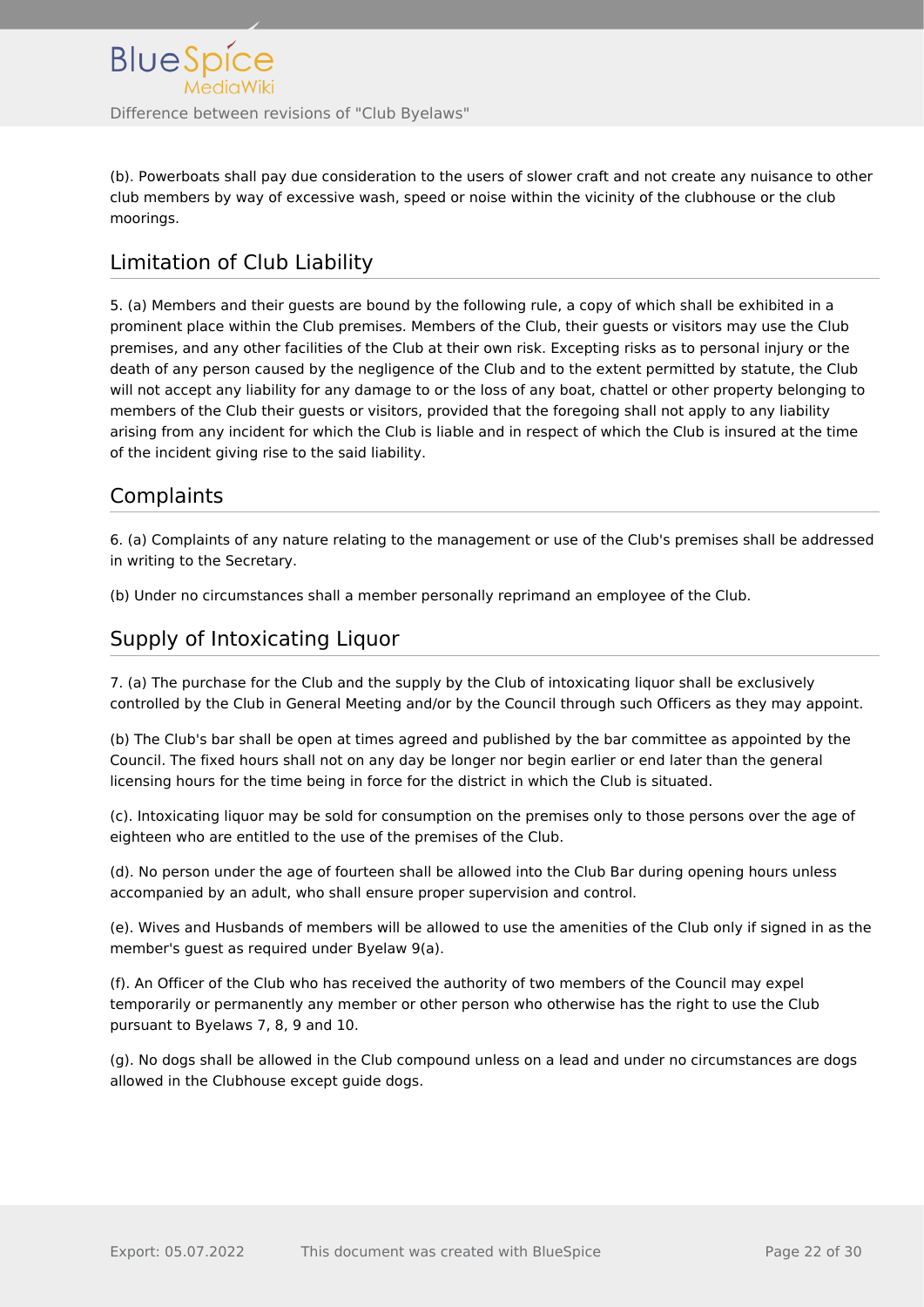## <span id="page-22-0"></span>Motor Vehicles

8. (a) There is no automatic right to park a vehicle in the yard and access may be restricted due to boat movements, special events, or over congestion. No motor vehicle shall be left on Club property other than on the area allotted and shall not be parked in a manner wasteful of the limited space available. The owners and users of motor vehicles shall observe every courtesy to other members both in the use of their vehicles within the Club premises and when parking.

(b) No vehicle may be driven within the Club compound unless by a driver holding a relevant road licence.

(c) The Club accepts no risk for vehicles parked on the Club premises at any time.

## <span id="page-22-1"></span>**Security**

9. (a) It is the responsibility of the last member leaving the Club's premises to ensure that the main gates are locked. Failure to observe this Byelaw will be considered a breach of the Rules rendering the member liable to expulsion under the Articles of Association of the Club.

(b) No craft shall be removed from the compound at any time without the prior consent of the Yardmaster or an Officer of the Club.

(c) No boats/vehicles shall be parked in the compound at any time without the permission of the Yardmaster or an Officer of the Club. Any craft found in the compound and having been left there without permission will be charged at the commercial rate in force at the time and may be removed to another location/disposed of at the Club's discretion within the terms of the Articles of Association of the Club.

(d) Every fully paid up member has the right to challenge anyone as to the purpose of their business, on any part of the premises, moorings or craft belonging to the Club or of that belonging to a fellow member.

(e) Every member should exercise due diligence, with regard to the protection of their own property.

## <span id="page-22-2"></span>Club Property

10. (a) No member shall, under any pretext whatsoever, remove from the Club premises any article or object which is the property of the Club or for which the Club is responsible without the prior permission of two Officers and a note of confirmation signed by the Officers being given to the Secretary.

(b) Any member destroying or damaging any article, object or other property belonging to the Club for which the Club is responsible for shall pay the cost of repairing and/or replacing the same.

## <span id="page-22-3"></span>Driving of Club Vehicles & Boats

11. (a) No Club member or visitor may drive a Club vehicle without the consent of the Yard Master or a member of the General Committee.

(b) No unauthorised persons shall drive any of the Club's boats. In the case of all the boats, the coxswain shall hold the recognised R.Y.A. or equivalent certificate for that craft or be endorsed by the Harbour Master or other responsible member of the Council of Management to drive a club boat.

(c) None of the Club's boats are to be used for joy riding.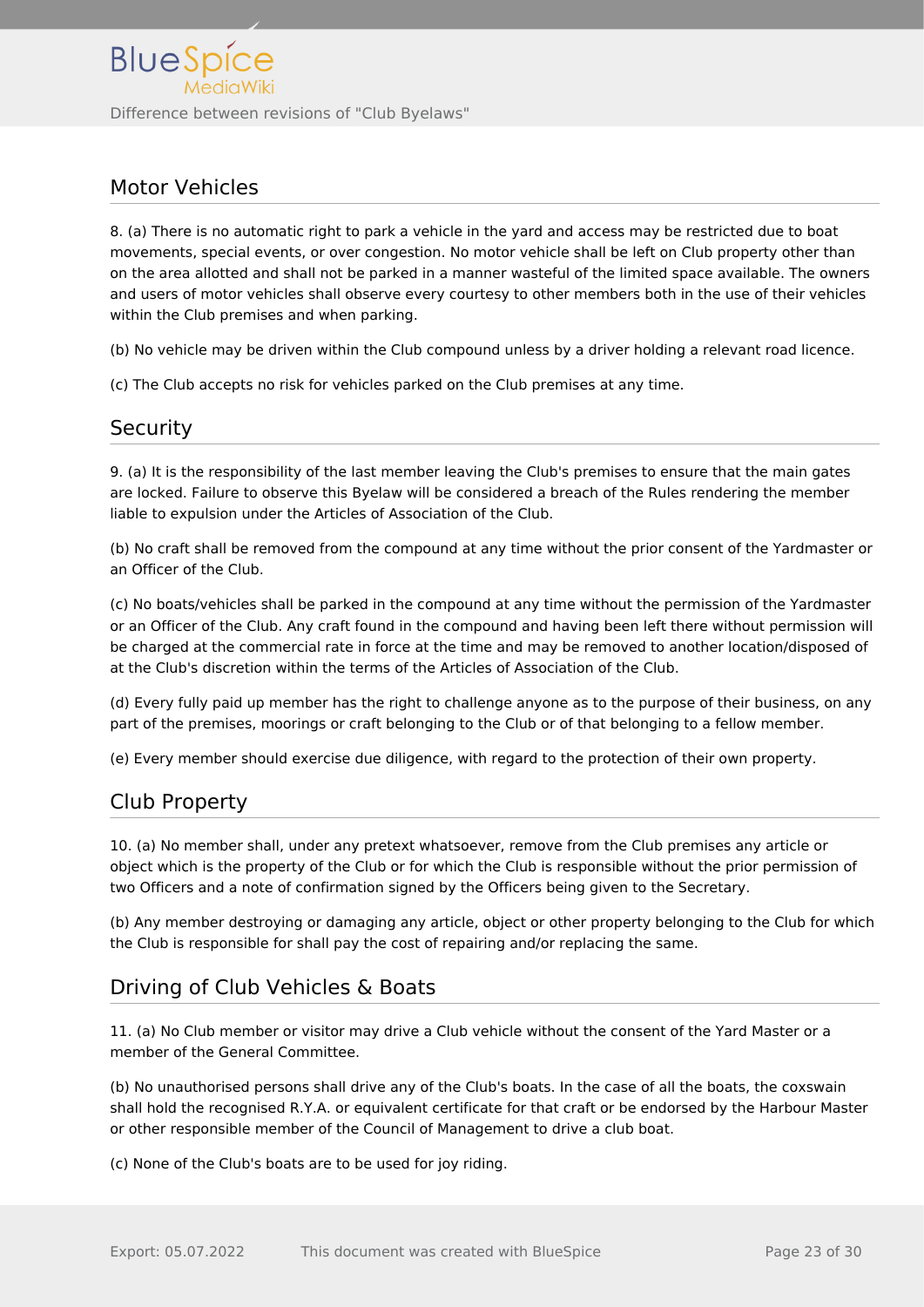

(d) The Council reserves the right to revoke any permission granted by it at any time.

## <span id="page-23-0"></span>Payment of Club Fees

12. (a) Unless otherwise stated on invoices, all fees and charges due to the Club must be paid within thirty days and in the case of new members in advance.

(b) Members who do not pay their fees or charges within three months of the invoice date other than by arrangement with the treasurer shall automatically forfeit their membership.

(c) The Council will from time to time prescribe the fees to be paid by members for keeping their craft in the boat yard or on the moorings. The fees shall be per metre per annum in the yard and sheds.

## <span id="page-23-1"></span>Boats, Trailers, Vehicles, Plant and Equipment

13. (a) If at any time any mooring fee, subscription or other money payable to the Club by a member or former member shall be three months or more in arrear and any boat, trailer, or other vehicle, plant or equipment of the latter shall be located on the Club's premises:

(b) The Club shall be entitled to move the boat, trailer or other vehicle, plant or equipment in question to any other part of its premises. To the extent permitted by statute the Club shall be under no liability for any loss of or damage to the said items however caused;

(c) The Club shall have lien on the same and shall be entitled upon giving one months' notice in writing sent by recorded delivery post to the member or former member at his last address shown in the register of members to sell the boat, equipment, etc., and to deduct any expenses of sale and any monies due to the Club (whether by way of arrear of subscription or mooring fees or otherwise) from the proceeds of the sale before accounting for the balance, if any, to the member or former member;

(d) Alternatively any boat, trailer, vehicle, plant or equipment which in the opinion of the Council cannot be sold may upon such notice as aforesaid be broken up and disposed of and the expenses thereof shall be recoverable from the member or former member;

(e) Further the Club shall have a lien over any property of Club members and former Club members located on the Club's premises in respect of all monies due to the Club from the latter whether in respect of arrears of fees, subscriptions, fines or otherwise;

(f) Off station boats shall pay a higher yardage fee than on- station boats when in the yard.

## <span id="page-23-2"></span>Yard Rules

14. (a) Use of the GYC Yard and facilities is on condition of acceptance of these rules and the responsibility rests with the boat owner/member to actively abide by them.

(b) The GYC yard is for boat repair, maintenance and construction and must not be used as a place for storage for abandoned craft, trailers or equipment.

(c) Minimum £1 million third Party Insurance is mandatory for all boats. A copy of your insurance documents must be provided before lifts in or out of the yard or any movement with the Yard are carried out.

(d) No boat may stay in the yard without the express consent of the Yard Master.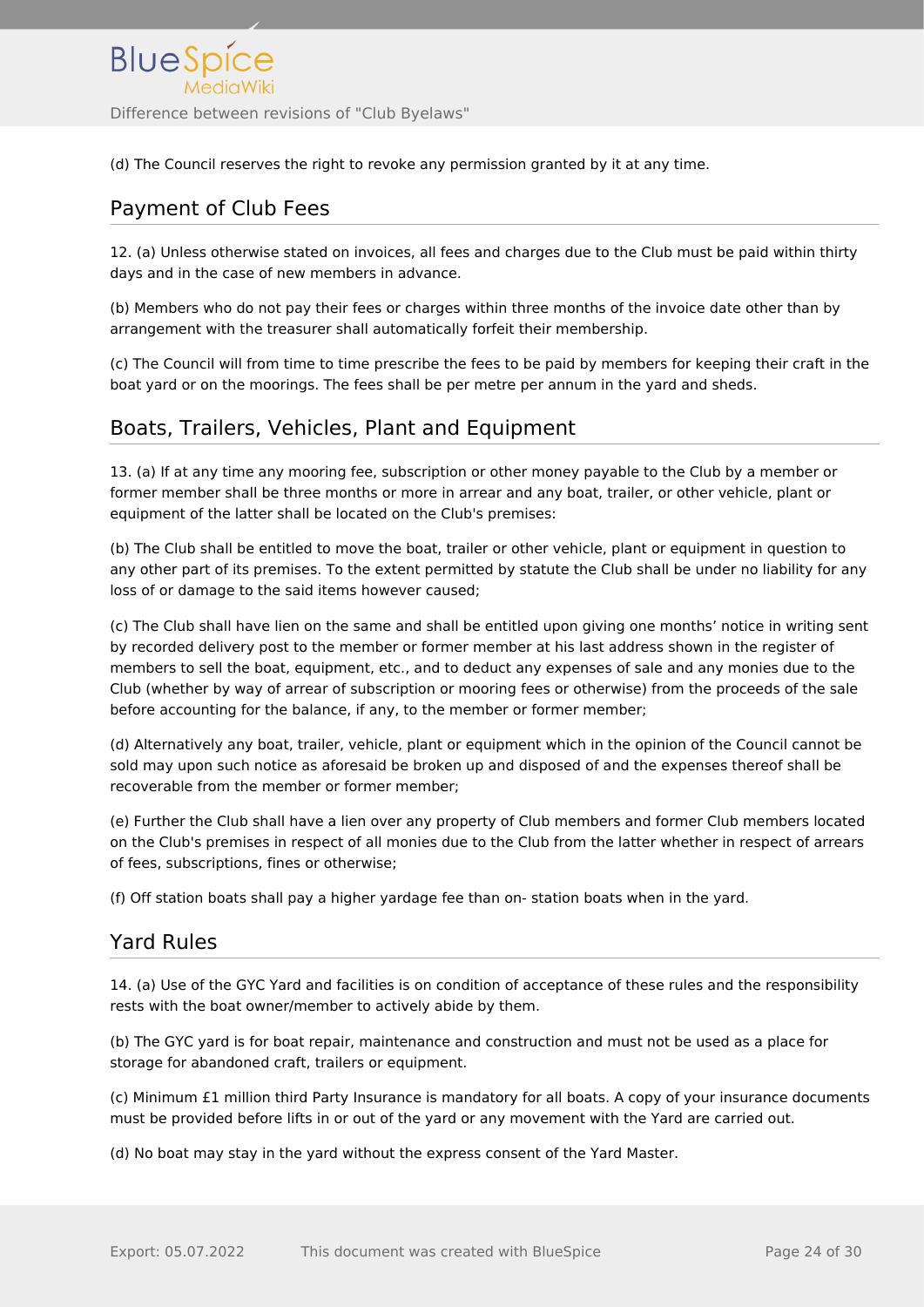(e) To have your boat lifted in or out, you must apply to the Yard Master who will put your name and boat on a list in the tearoom or website.

# <span id="page-24-0"></span>Trailers and Boat Frames

15. (a) No unused trailers/boat frames will be allowed in the yard apart from those which the Club wish to use for their own purposes.

(b) Trailers belonging to off station boats may not be kept in the yard.

(c) A selection of useable trailers will be commandeered by the club for the storage of boats in the yard. These trailers will still be charged to the owner. The owners of these trailers must have the status of their trailers agreed in writing together with the conditions of their use by Greenwich Yacht Club. If trailer/boat frame owners do not agree with this arrangement then they should remove these items from the yard.

(d) If any member's boat is in the yard on a trailer which belongs to another member then the member who is having his/her boat brought into the yard will have to wait until his/her own trailer is available. Alternatively, he/she may have to sit on another trailer in the yard until it is convenient to move that boat onto his/her own trailer.

(e) All trailers left in the Yard and not required by the club must be removed from the Yard. Unserviceable and unnamed trailers may be disposed of without notice.

(f) All craft and trailers owned by members and brought onto the Club premises shall have readily accessible means of identification including their registration number in letters not less than 3" high. Craft without such identification will not be allowed into the compound.

(g) To the extent permitted by statute, the Club shall not be responsible for any damage to or loss of any craft, engines, fittings, trailers, trolleys, equipment or any article left on the Club premises, provided that this clause shall not apply to any liability arising from any incident for which the Club is liable for and for which the Club is insured at the time of the incident giving rise to the said liability.

(h) Each member shall be responsible to the Council for the tidiness of the area around their boats at all times. All used paint cans, scrap material, wood shavings, old engine oil and paint scrapings, etc. must be cleared and disposed of.

(i) It is the owner's responsibility to make sure that the said craft is safely chocked and supported.

(j) The vehicle entrance and pedestrian entrance to the Club Compound must at all times be kept clear. Dinghy launching trolleys must be returned to the place allocated for them after the launching of the member's dinghy or tender. Motor vehicles must not block access to the slipway at any time

(k) Craft over 10 tons or 12 metres shall be accommodated in the yard only by approval of the Council.

# <span id="page-24-1"></span>Limits on Trailered Boat storage

16. (a) All boats in categories (i) to (iv) below may only continue to be stored in the yard provided they are used regularly enough to satisfy the Yard Master and his committee. If, in the opinion of the General Committee, trailered boats in the yard are not being sufficiently used then the owners will be asked to remove them and must do so within three months at their own expense.

(i) Trailered Day Sailors and Cabin Cruisers: The number of trailered day sailors and cabin cruisers shall be limited to 10 in total.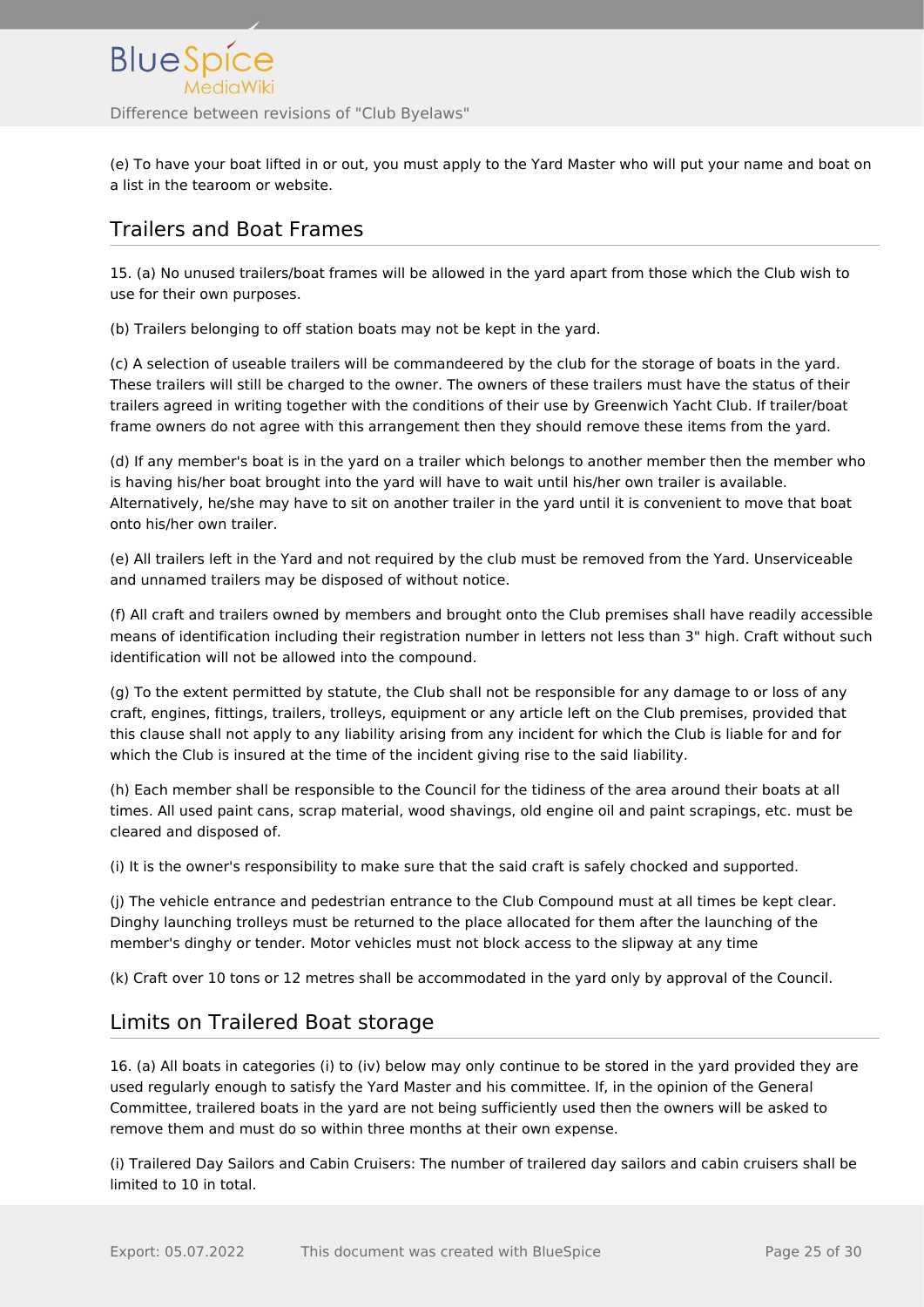(ii) Power/Speed Boats: This category refers to trailered power boats and not cabin cruisers. A maximum of 10 power/speed boats will be allowed in the yard at any one time. There is a designated area for these boats near the slipway.

(iii) Sailing Dinghies: All Sailing Dinghies must be confined to the space allocated to them next to the Harbour Master's office. This area is solely for the use of these boats on their own trailers and they should not overflow from this allocated space.

(iv) Off Station boats: Are not allowed in the yard under the rule that all boats must have a mooring. Individual cases may be reviewed and application made to the GYC committee, if space is available, but members with moored boats will always have first rights.

### <span id="page-25-0"></span>Tenders

17. (a) Only those members with an on-station boat may have a tender in the yard. All tenders must be stored in the area provided for them and not in other locations in the yard. Tenders should all be clearly named so that their owners can be identified. Tenders must be stored appropriately and not obstruct the corridors between the tender racks.

(b) No member may have more than one boat - plus one tender - in the yard. Family members count as one member

#### <span id="page-25-1"></span>Moorings for Boats in the Yard

18. (a) It is mandatory for all on station boats coming into the yard to have a club mooring. Exceptions apply only in the following circumstances:

(i) Those which are unsuitable for long term mooring, such as trailered boats including dinghies and speed boats.

(ii) Those which are classified as 'on-going projects' with a launching date as defined below"

#### <span id="page-25-2"></span>Boats Not Used

19. (a) This rule applies to all categories of boats.

(b) The Yard Fees will be at an escalating rate set by the committee.

(c) Continuing to have your boat in the yard beyond 18 months is at the discretion of the Yard Committee acting in conjunction with the General Committee. The owner of a boat that has been in the yard for 18 months may apply to the General Committee for an extension. Without an extension, the owner must remove the vessel. If they fail to do so, it will be removed without further discussion and, if necessary, the Club will recover the costs of removal and disposal through the appropriate legal channels.

(d) A member wishing to embark on a long term boat building project must apply to the General Committee in advance of a project being started for permission giving details of such a project and a proposed launch date.

(e) No member may erect a tent or structure around their boat which significantly increases the area occupied without the express permission of the Yard Committee.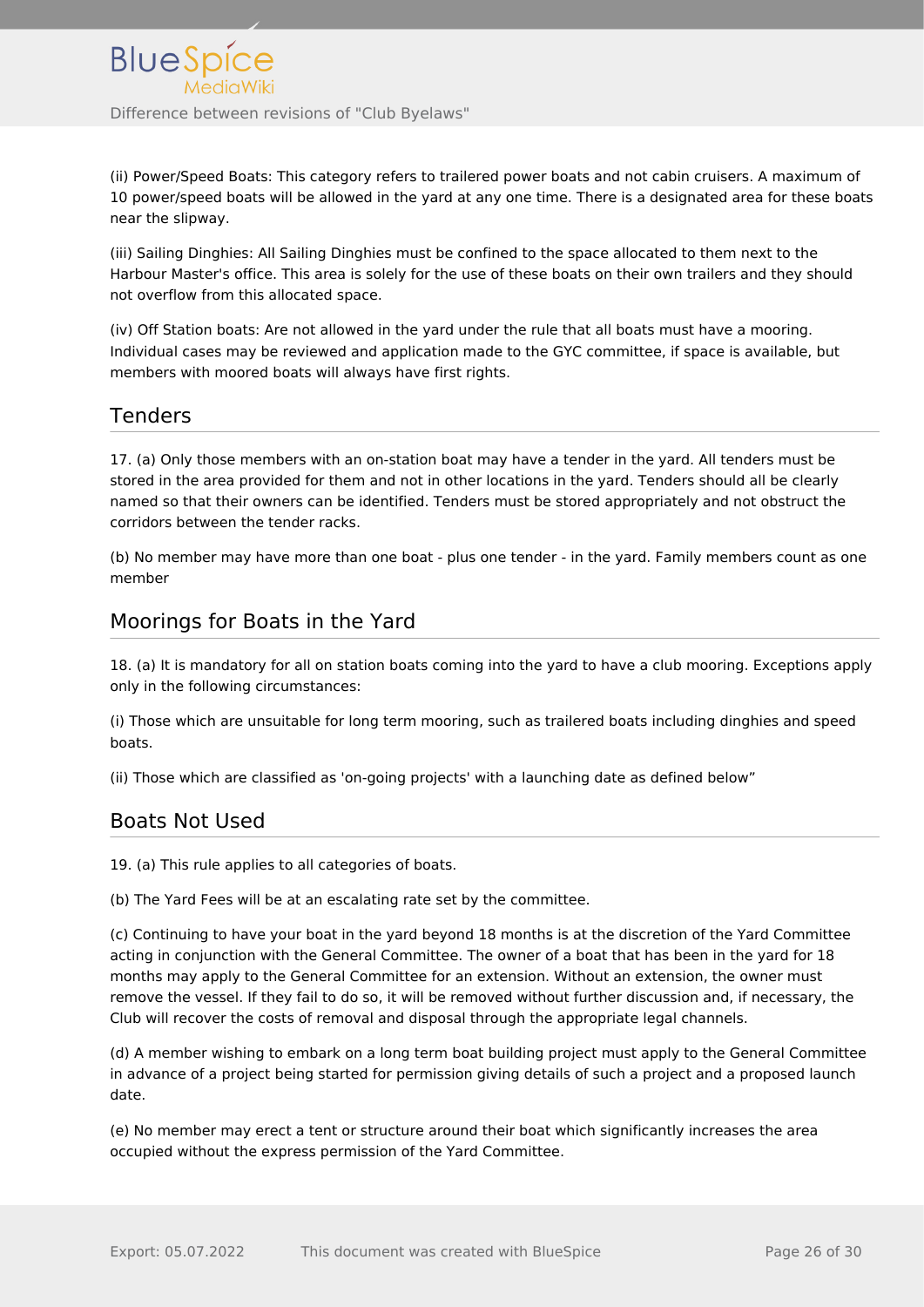(f) A general exception to any fee increase may be made on a discretionary basis for boats in the yard that, in the General Committee's opinion, as advised by the Harbour Master and Yard Master are ready for launching but await allocation of a mooring.

(g) Full yard fees must always be paid while the General Committee is considering any application or representation with regard to a boat in the yard.

## <span id="page-26-0"></span>Identification of equipment

20. (a) All items in the yard and sheds must be named clearly. Any items not named will be cleared from the yard. This includes tenders, trailers, engines, tools, equipment and any other property.

#### <span id="page-26-1"></span>Lockers

21. (a) Only those members with an on-station boat may hold a locker space.

(b) All locker charges will be billed directly to all individuals occupying them.

(c) Locker spaces are not transferable and are allocated solely by the Yard Master.

### <span id="page-26-2"></span>**Dinghies**

22. (a) All dinghies, tenders, kayaks or other small crafts stored on the dinghy racks must have the name of the parent craft or the name of the owner: Painted on: both sides of the bow, the stern, and the underside.

## <span id="page-26-3"></span>The Sheds

23. (a) No member may place in any shed or covered area on the premises any craft, machinery, plant or equipment without the permission of the Yardmaster or an Officer of the Club.

(b) Space will be charged in sheds as per the published rates in force at the time.

(c) Members must keep and leave their work areas in a tidy condition and must not erect any structure which may cause a hazard to other members.

(d) Members issued with a key to work in a shed must ensure that the shed is locked if they are last out or are leaving it unattended at any time.

#### <span id="page-26-4"></span>The Woodworking Shop

24. (a) Members may only use equipment in the woodworking shop with the permission of the Yard Master or an Officer of the Club.

(b) Any member wishing to use the woodworking equipment (mechanical saws, lathes etc.) may be asked for proof that they have the adequate work skills or qualifications to use such equipment.

(c) Any member using any Club machine will be responsible for any damage.

(d) The woodworking shop must be left in a safe, clean and tidy condition. Any member found not to have done so may be fined and/or prohibited from its future use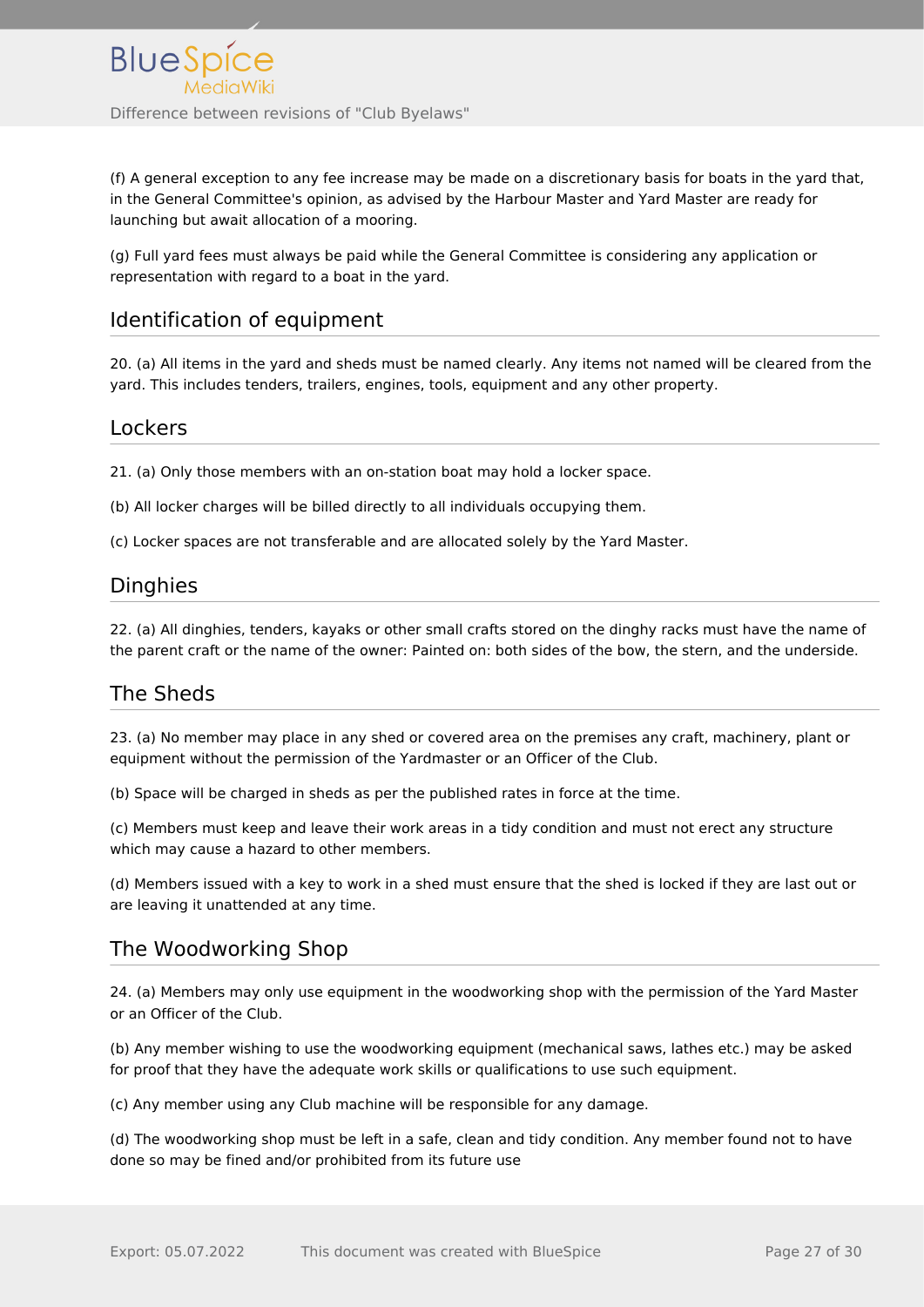## <span id="page-27-0"></span>The Sail Loft

25. (a) Members may use the Sail Loft for the purpose of making or mending sails or covers or any other equipment relevant to boating with the permission of the Yardmaster or a qualified Officer of the Club.

(b) Sewing machine usage shall be by people familiar with the usage of such machines and all usage shall be logged and any damage reported to the person appointed in charge of the sail loft by the Council.

### <span id="page-27-1"></span>Mooring Rules

26. (a) Responsibility for the maintenance of the club's moorings is delegated by the Committee to the Harbour Master.

(b) The Harbour Master shall form a sub-committee which shall consist of the Harbour Master (Chairman), his assistants and up to 6 members of the Club (who shall not necessarily be boat owners). At any meeting of the Harbour Master's Committee the Chairman of the said Committee shall cause a record to be kept of all matters discussed and any decisions of proposals to be taken to the Club Committee.

(c) The Harbour Master shall annually determine which of the moorings laid by the Club are drying moorings and which are deep water moorings for the purpose of determining mooring charges.

(d) The Club shall be responsible for the condition of the moorings laid by the Club but cannot be and is not responsible for the condition of the riverbed. It is the responsibility of all boats choosing to take up drying moorings to satisfy themselves as to the suitability of the riverbed in their allocated mooring.

(e) Club moorings, which are the property of the Club, constitute either: i). a pair of buoys secured to the riverbed, with mooring rings on each buoy and tied together with bridle ropes Or ii) a pontoon fitted with mooring cleats secured between the two buoys to which yachts may moor alongside.

(f) Members are responsible for providing and maintaining their own mooring lines, fenders and shackles and etc., to secure their boat to the mooring rings or pontoons and shall not rely on the club's bridle ropes for mooring.

(g) Under no circumstances must the bridle rope be cut or left untied at any time. Any boat owner doing so shall be responsible for any damage caused by the resultant movement of the Club's buoys to either their own boat or any other boat on adjoining moorings. Any boat owner doing so may also be liable to withdrawal of their mooring allocation or expulsion from the Club.

(h) When a mooring has been allocated to a member, it is their responsibility to ensure that they provide and fix adequate mooring lines in accordance with the guidelines published by the Club and that they know how to handle their boat in the confined mooring area bearing in mind the strong currents on the river. In the event of doubt members should seek advice from the Harbour Master, Cruiser Captain or others.

(i) All craft must proceed with caution and with due regard for the safety of other craft and persons when in the vicinity of other moored craft on the Club's moorings.

(j) The Harbour Master shall try to ensure that all boats are satisfactorily moored. If in the opinion of that Harbour Master or his assistants a boat is at risk on its mooring, and if time permits, the Harbour Master shall contact the owner. However, in urgent cases, or if a boat is posing a risk to other boats, the Harbour Master is authorised to immediately remove the boat or other boats from their moorings or to another part of Club premises. The owner or any person responsible for any boat so moved shall be notified by the Harbour Master within seven days of removal.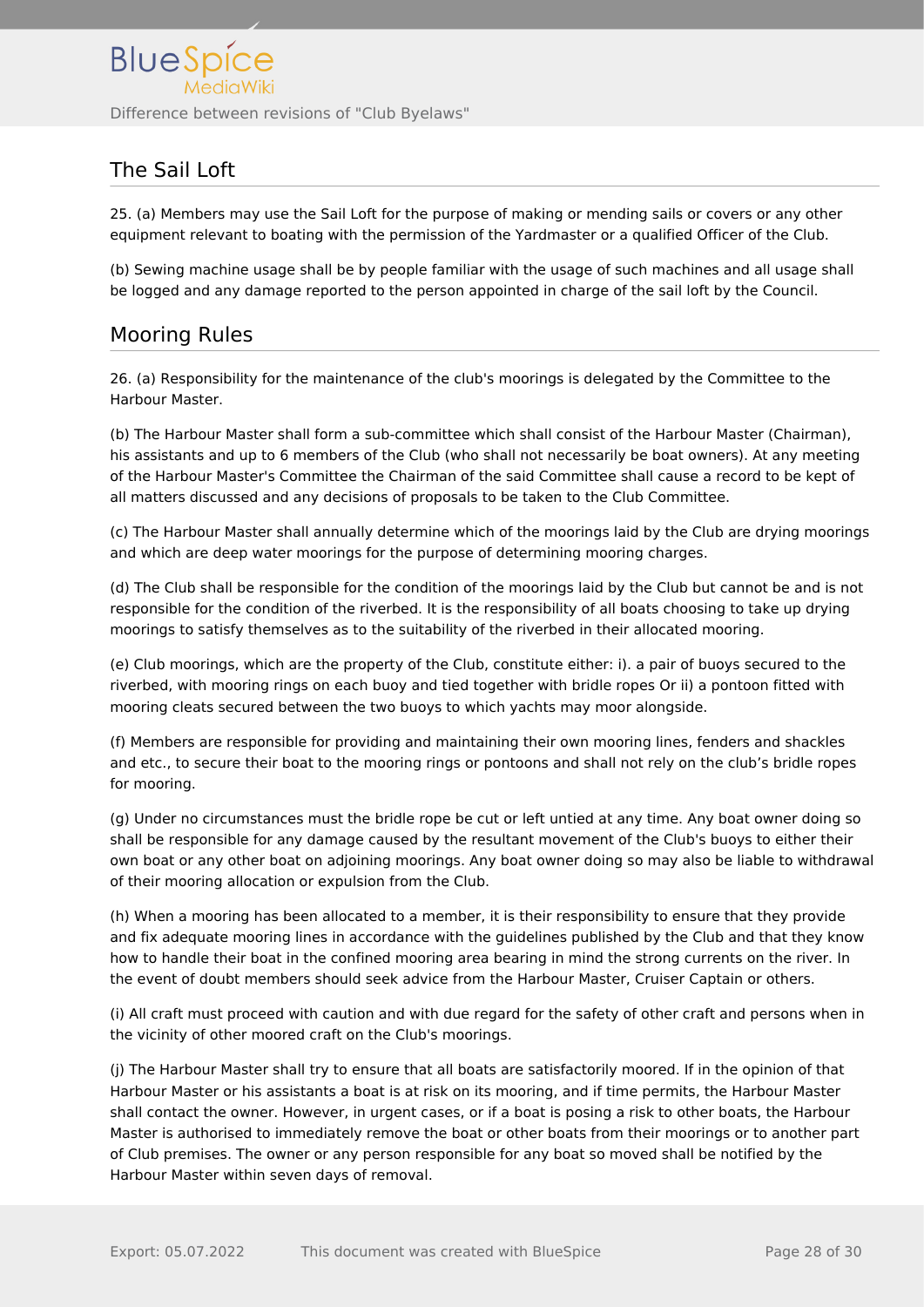(k) All craft on Club moorings must be insured in respect of third party and public liability and satisfactory proof of such insurance shall be produced to the Harbour Master prior to the allocation of a Club mooring.

(l) In the event of any damage occurring to a boat while on the Club's moorings, a GYC Damage Report should be completed as soon as possible and given to the Harbour Master. Damage Report forms are kept in the Harbour Master's office.

#### <span id="page-28-0"></span>Harbourmaster's Powers

27. (a) Allocation of moorings: People wishing to bring a boat to the club will need to have been active members for at least three months before applying for a mooring or yard space.

(b) The Harbour Master has authority delegated to him by the General Committee to direct members as to the use of the Club's moorings.

(c) In his absence similar authority shall be vested in the assistant Harbour Masters and or such other person or persons designated by the Harbour Master's Committee whose authority to deputise shall be assumed for the purposes of the below sub-clauses of this Byelaw.

(d) No member shall use any mooring without the permission of the Harbour Master.

(e) Requests for moorings shall be made on the form approved by the Council and submitted to the Harbour Master. The Harbour Master's Committee shall consider such requests. Membership of the Club shall be no guarantee of a Club mooring.

(f) When a mooring has been allocated to a member, they shall complete a GYC Mooring Agreement form which must be signed by both the owner and the Harbour Master.

(g)The Harbour Master may utilise any mooring in the best interests of the Club when the member to whom it is allocated does not occupy such mooring.

(h) Any member selling a craft occupying a Club mooring must inform the Harbour Master of such sale within seven days thereof and ensure that the craft is removed from the mooring within 21 days of the completion date of the said sale.

(i) Members selling craft must not under any circumstances lead purchasers of the said craft to believe that a mooring will be available on the completion of the said sale.

(j) Sub-Letting of moorings either to other members or to non-members is strictly prohibited.

(k) All members whose craft have been allocated a mooring for occupation or use must pay for the mooring at the rates prescribed from year to year by the Council. The member shall pay the requisite mooring fees in advance. The rates of mooring fees payable shall be prominently displayed in the Club. Mooring fees are not refundable.

(l) Any visitors allowed to use the Club's moorings, pontoon or the river wall by the Harbour Master shall be charged in advance at such a rate as shall be determined from time to time by the Council. Charges for onenight moorings or sister clubs on short visits will be at the discretion of the Harbour Master.

(m) Any member who has been allocated a mooring shall not use any other Club mooring without the permission of the Harbour Master.